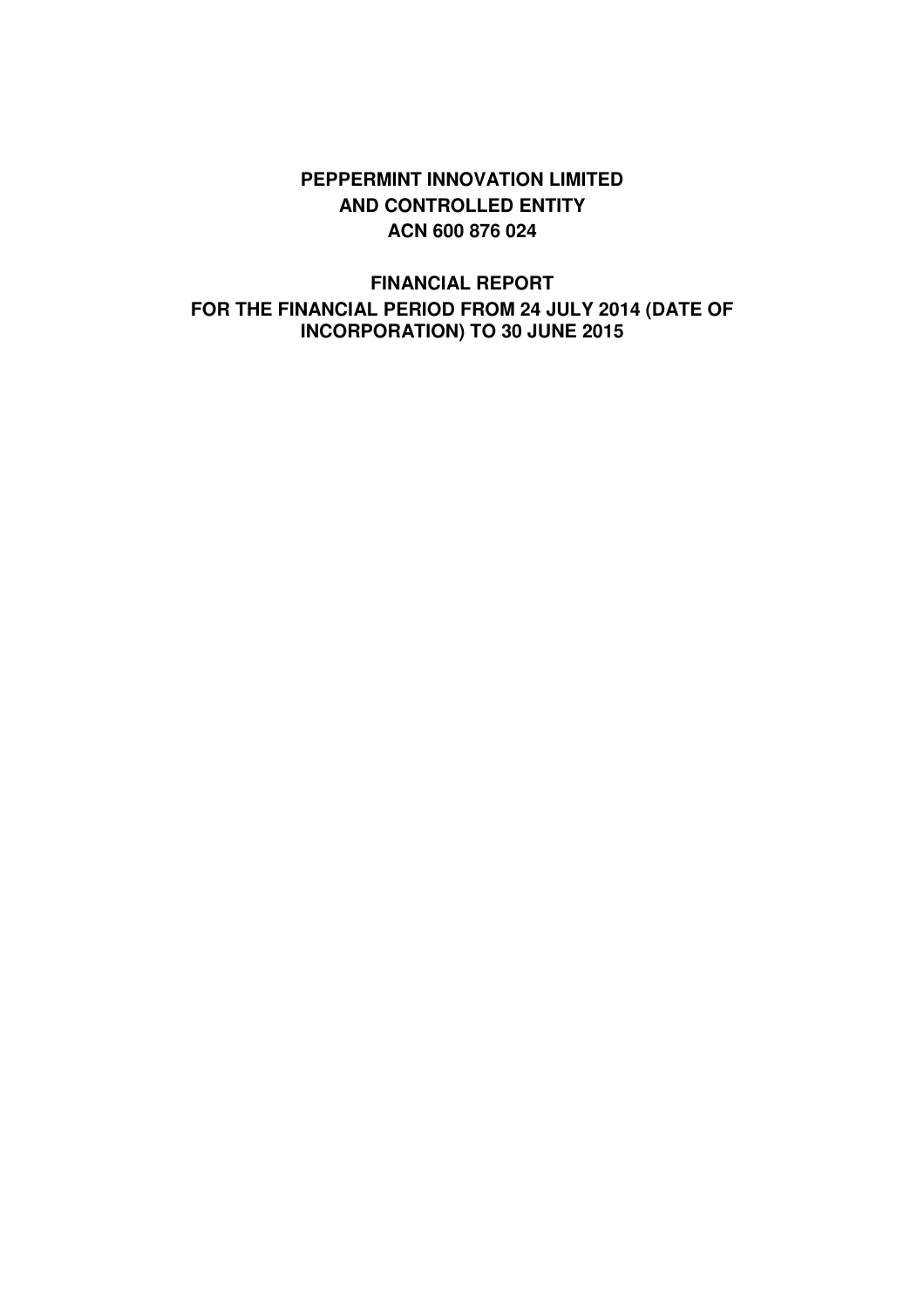### **DIRECTORS' REPORT**

Your directors present their report on the company and its controlled entity for the financial period from 24 July 2014 (date of incorporation) to 30 June 2015.

### **Directors**

The names of directors in office at any time during or since the end of the financial period are:

Anthony Kain (appointed on 24 July 2014)

Christopher Kain (appointed on 24 July 2014)

Matthew Cahill (appointed on 24 July 2014)

Directors have been in office since the start of the financial period to the date of this report unless otherwise stated.

### **Company Secretary**

The following person held the position of company secretary at the end of the financial period:

Anthony Kain (appointed on 24 July 2014)

### **Principal Activities**

The principal activities of the consolidated entity during the financial period were the development and commercialisation of its mobile banking, payment and remittance platform. There were no significant changes in the nature of the consolidated entity's principal activities during the financial period.

### **The Operating Results and Review of Operations**

The loss of the consolidated entity for the period ended 30 June 2015 after providing for income tax amounted to \$399,420.

### **Dividends Paid or Recommended**

No dividends were paid during the financial period.

### **Significant Changes in State of Affairs**

There were no significant changes in the state of affairs of the company or the consolidated entity, which occurred during the financial period not otherwise disclosed in this report.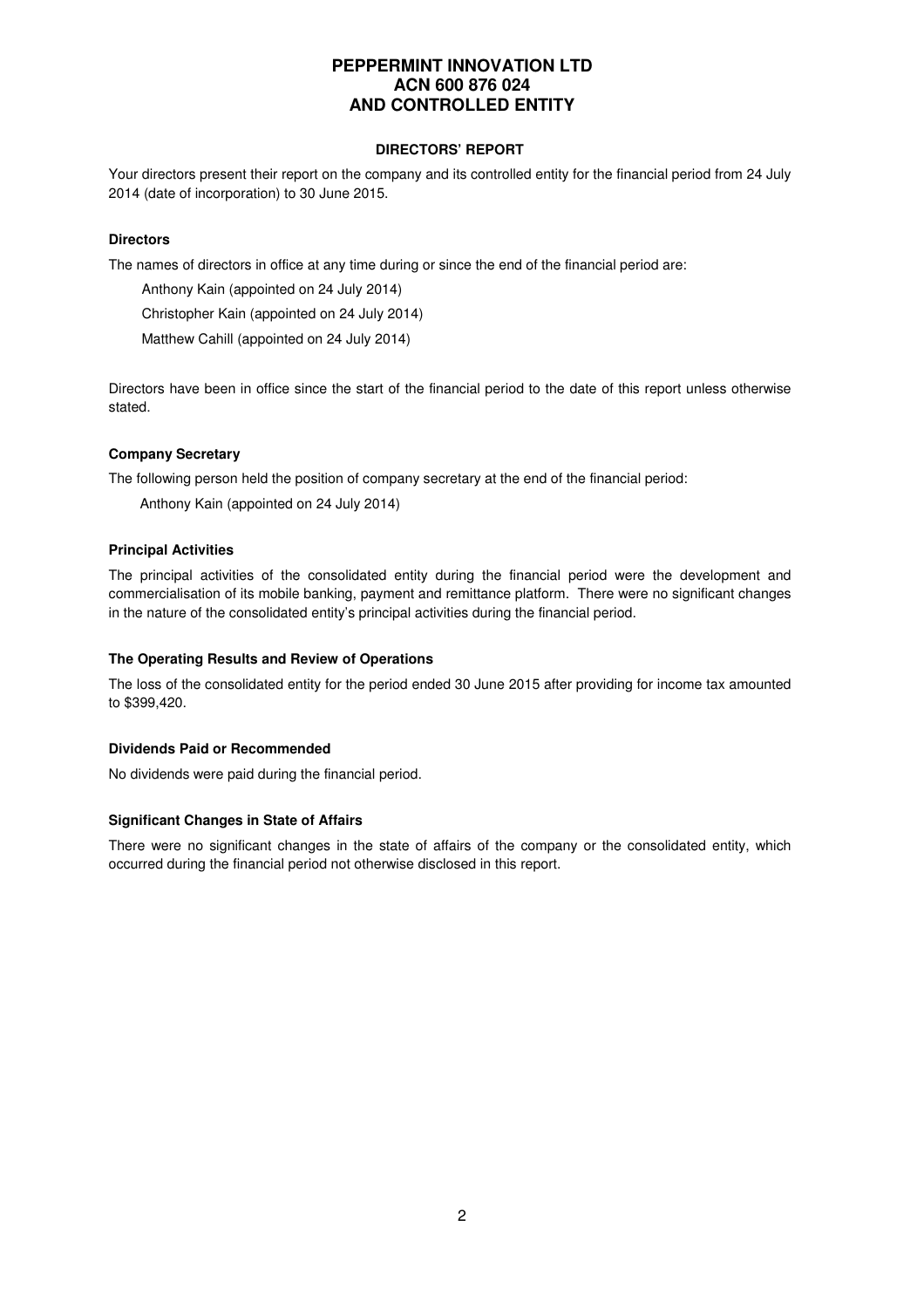### **DIRECTORS' REPORT**

### **Events Subsequent to Period End**

On 21 May 2015, Chrysalis Resources Limited (ASX: CYS) announced that it had executed a binding term sheet with Peppermint Innovation Limited, and Peppermint's shareholders for the option to acquire 100% of the issued capital of Peppermint.

Since the end of the financial period Chrysalis Resources Limited completed due diligence on Peppermint Innovation Limited, including technical investigations, legal analysis and accounting, sufficient enough for the Board to make an investment decision, and on 22 July 2015, the Chrysalis Resources Limited announced that the commercial terms of the Term Sheet had been amended to remove the requirement of a share capital consolidation and the transaction timetable, and that the Company had exercised the Option.

Pursuant to the exercise of the Option, the Chrysalis Resources Limited will seek to acquire all of the issued shares in Peppermint Innovation Limited in consideration for the issue of Shares and Performance Shares to the Vendors.

Chrysalis Resources Limited intends to conduct a capital raising to raise a minimum of \$3,500,000 (before expenses of the offer) to fund the operations of the Peppermint Innovation Limited The capital raising will be conducted under a prospectus as part of its re-compliance with Chapters 1 and 2 of the Listing Rules.

DJ Carmichael Pty Ltd have been appointed as Corporate Advisors and Lead Manager for Chrysalis Resources Limited to assist in raising the required minimum capital amount of \$3.5 million.

Notice has been given that a General Meeting of Shareholders of Chrysalis Resources Limited will be held on the 2 October 2015 to consider and, if thought fit, to pass, with or without amendment, the ordinary resolutions to support the acquisition of Peppermint Innovation Limited pursuant to the binding term sheet executed.

Other than the above, no other matters or circumstances have arisen since the end of the financial year which significantly affected or may significantly affect the operations of the consolidated entity, the results of those operations, or the state of affairs of the consolidated entity in future financial years.

#### **Likely Developments and Expected Results of Operations**

The company and the consolidated entity will continue with existing operations in Australia and the Philippines. Further information regarding likely developments in its operations and the results from those operations in future financial years have not been included because, in the opinion of the directors, its disclosure would prejudice the interests of the consolidated entity.

#### **Proceedings on behalf of the Company**

No person has applied for leave of Court to bring proceedings on behalf of the company or intervene in any proceedings to which the company is a party for the purpose of taking responsibility on behalf of the company for all or any part of those proceedings. The company was not a party to any such proceedings during the period.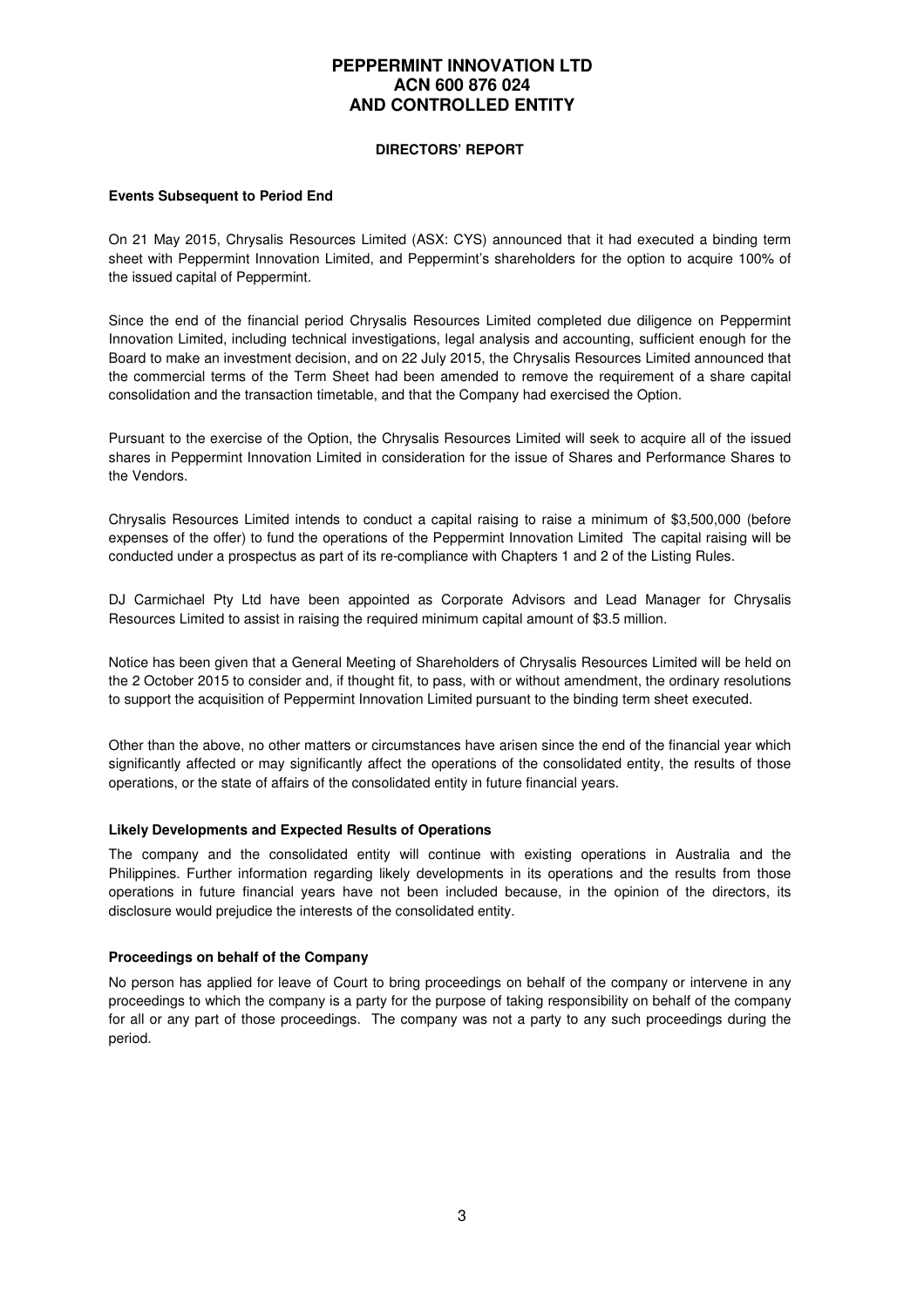#### **DIRECTORS' REPORT**

#### **Environmental Issues**

The consolidated entity's activities are subject to relevant environmental protection legislation (Commonwealth and State) at the location of each operation. No fines were imposed and no prosecutions were instituted by a regulatory body during the year.

#### **Information on Directors**

# **Managing Director**

### **Christopher Kain (B Comm, MBA)**

Christopher is a practised company director with over 15 years' experience in finance and investment markets and is accomplished in identifying business opportunities and executing commercial strategies for the benefit of both stakeholders and investors. Christopher has specific expertise in investment evaluation, public and private capital raising programs, debt funding strategies and, project development and financing.

Christopher has held advisory and development roles with institutions such as Barclays Capital and Credit Suisse First Boston in London, National Australia Bank and Macquarie Bank in Australia where he worked across institutional, wholesale and retail investment and financial markets.

### **Executive Director Anthony Kain (BJuris, LLB)**

Anthony has over 20 years' experience working in Australian capital markets. He has played a key role in the formation of numerous privately owned and publicly listed companies and has an in-depth understanding of intellectual property and its commercialisation. Anthony also has considerable experience as a director and has held managing director roles with Australian Stock Exchange listed companies operating foreign assets.

Anthony has held advisory roles in capital raising, joint ventures and mergers and acquisitions through his exposure to a diverse range of international and national development opportunities working with technical teams primarily in the energy, motor vehicle and resources sectors.

### **Non-Executive Director Matthew Cahill**

Matthew is an accomplished technical director with over 16 years' experience in the Web industry working across a broad range of technologies. He has been involved in roles such as management, strategy, team lead, business analysis, application architecture and development.

As technical director at Vivid Group (now Isobar of Dentsu Aegis Network),Matthew has worked with some of Australia's largest brands, including Sunbeam, JB HiFi, Echo Entertainment, Fusion Retail Brands, Coates Hire and many more. Matthew's responsibilities included guiding the technical direction of the company, along with leadership of the large development teams that spanned multiple disciplines and technologies.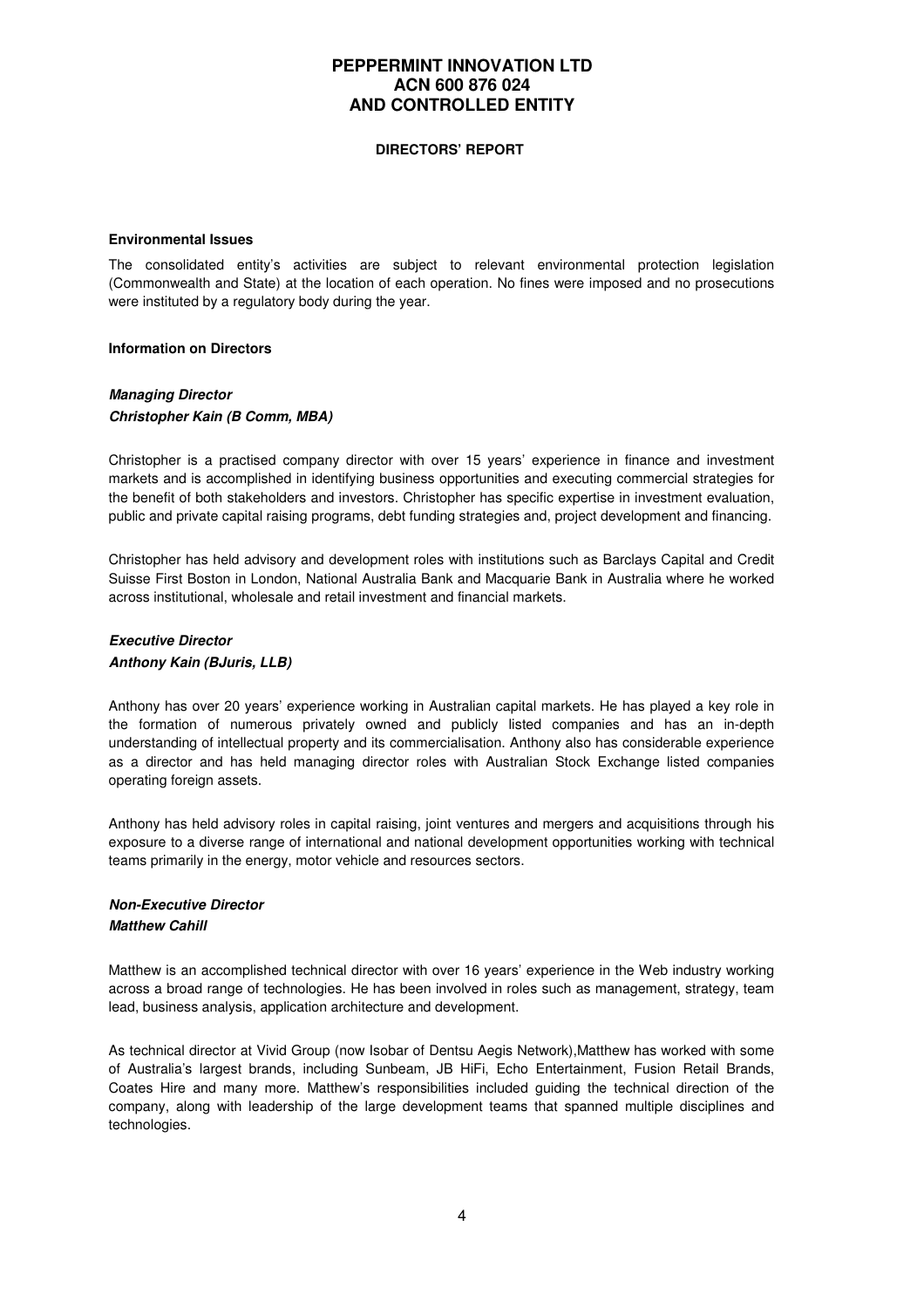### **DIRECTORS' REPORT**

#### **Meetings of Directors**

During the financial period, two board meetings were held, while on-going operational meetings of directors were held on a fortnightly basis and meetings of the executive are held regularly. Attendances by each director during the year were as follows:

|                  | Number eligible<br>to attend | <b>Number attended</b> |
|------------------|------------------------------|------------------------|
| Anthony Kain     | 2                            | 2                      |
| Christopher Kain | 2                            | 2                      |
| Matthew Cahill   | 0                            | 2                      |

#### **Shares under option**

No options over unissued shares or interests in the company were granted during or since the end of the financial period and there were no options outstanding at the date of this report.

#### **Shares issued on the exercise of options**

There were no ordinary shares of the company issued on the exercise of options during the period ended 30 June 2015 and up to the date of this report.

#### **Indemnification of Officers and Auditors**

No indemnities have been given or insurance premiums paid, during or since the end of the period, for any person who is or has been an officer or auditor of the company.

#### **Proceedings on Behalf of the Company**

No person has applied to the Court under section 237 of the Corporations Act 2001 for leave to bring proceedings on behalf of the company, or to intervene in any proceedings to which the company is a party for the purpose of taking responsibility on behalf of the company for all or part of those proceedings.

#### **Auditor's Independence Declaration**

A copy of the auditor's independence declaration as required under section 307C of the Corporations Act 2001 is set out within the financial statements.

Signed in accordance with a resolution of the Board of Directors.

Christopher Kain Director

1 st October 2015 Perth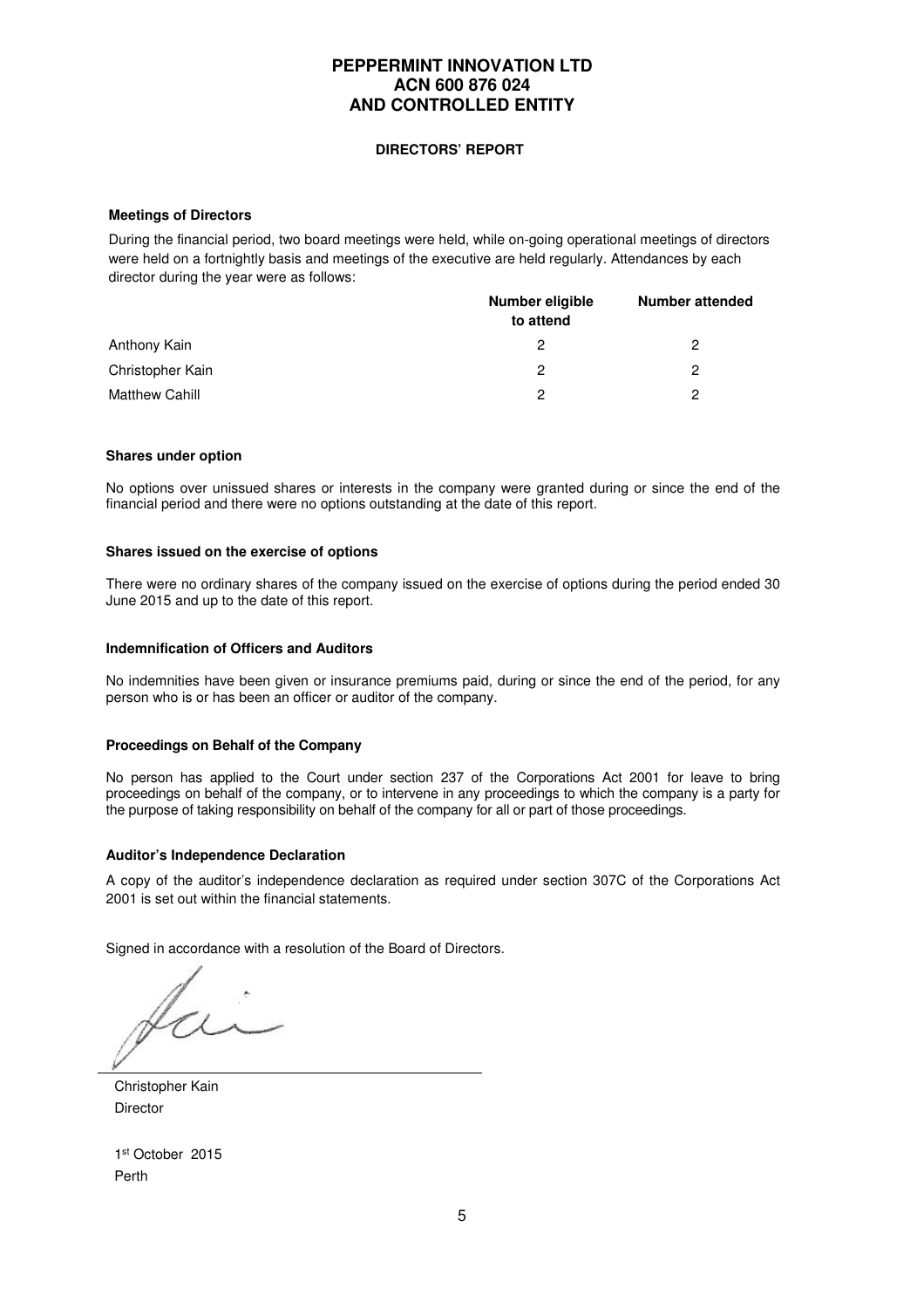### **STATEMENT OF PROFIT OR LOSS AND OTHER COMPREHENSIVE INCOME FOR THE FINANCIAL PERIOD ENDED 30 JUNE 2015**

|                                                                  | <b>Note</b> | <b>Consolidated</b> |
|------------------------------------------------------------------|-------------|---------------------|
|                                                                  |             | 2015<br>\$          |
| Revenue                                                          |             | 31,137              |
| Cost of sales                                                    |             | (20, 169)           |
| Gross profit                                                     |             | 10,968              |
| Other income                                                     |             | 21                  |
| Administration                                                   |             | (402, 687)          |
| Finance costs                                                    |             | (7, 722)            |
| Loss before income tax expense                                   |             | (399, 420)          |
| Income tax expense                                               |             |                     |
| Loss after income tax expense                                    |             | (399, 420)          |
| Other comprehensive income                                       |             |                     |
| Items that may be reclassified subsequently to operating results |             |                     |
| Foreign currency translation                                     |             | (831)               |
| Other comprehensive income, net of tax                           |             | (831)               |
| Total comprehensive income for the period                        |             | (400, 251)          |
| Total comprehensive income attributable to:                      |             |                     |
| Members of the parent entity                                     |             | (400, 251)          |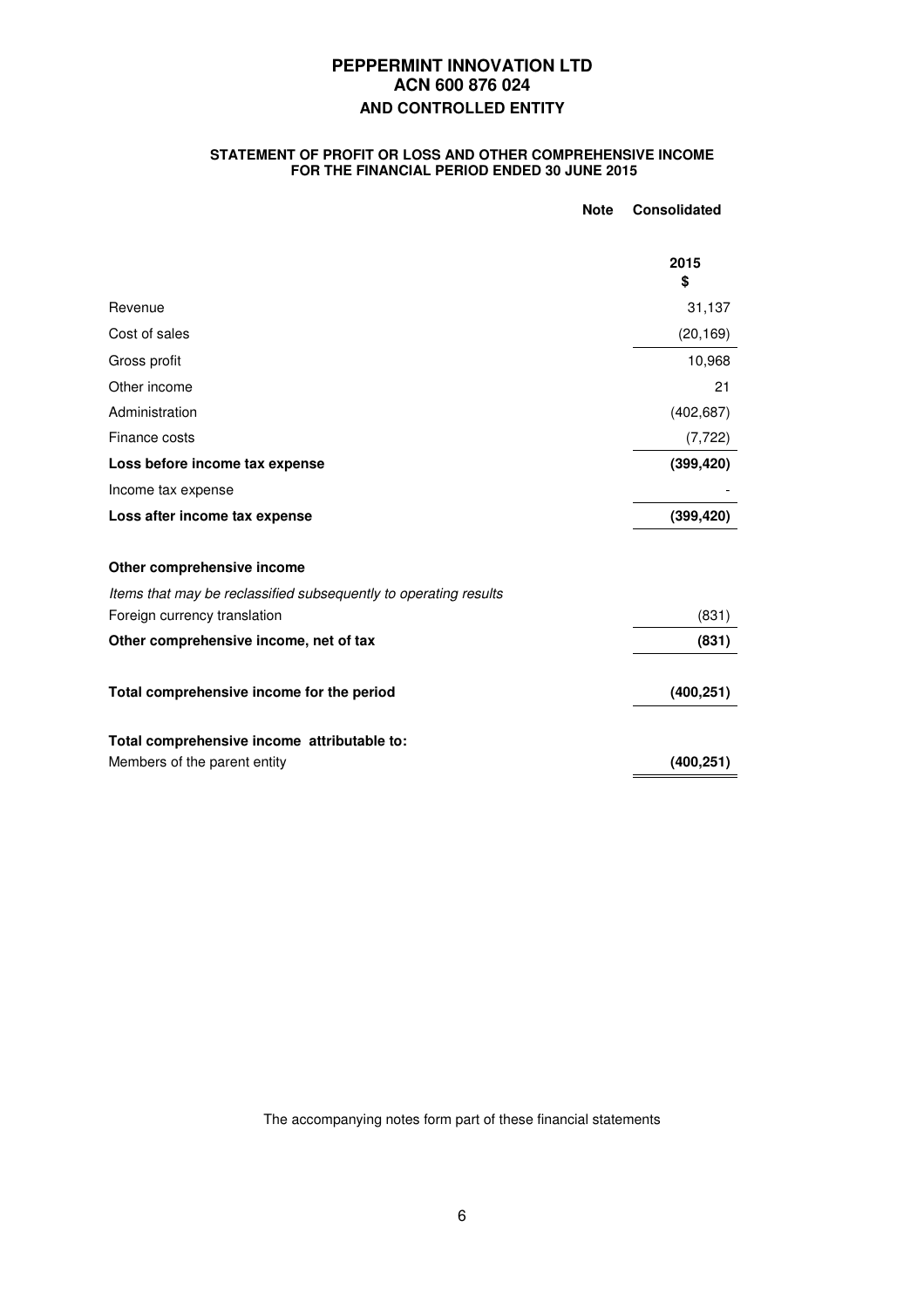# **STATEMENT OF FINANCIAL POSITION AS AT 30 JUNE 2015**

|                                      | <b>Note</b> | <b>Consolidated</b><br>2015<br>\$ |
|--------------------------------------|-------------|-----------------------------------|
| <b>ASSETS</b>                        |             |                                   |
| <b>CURRENT ASSETS</b>                |             |                                   |
| Cash and cash equivalents            | 3           | 155,666                           |
| Other current assets                 | 4           | 26,532                            |
| TOTAL CURRENT ASSETS                 |             | 182,198                           |
| NON-CURRENT ASSETS                   |             |                                   |
| Plant and equipment                  | 6           | 1,594                             |
| Intangible assets                    | 7           | 169,375                           |
| TOTAL NON-CURRENT ASSETS             |             | 170,969                           |
| <b>TOTAL ASSETS</b>                  |             | 353,167                           |
| <b>LIABILITIES</b>                   |             |                                   |
| <b>CURRENT LIABILITIES</b>           |             |                                   |
| Trade and other payables             | 8           | 25,319                            |
| TOTAL CURRENT LIABILITIES            |             | 25,319                            |
| NON-CURRENT LIABILITIES              |             |                                   |
| Interest bearing liabilities         | 9           | 507,196                           |
| <b>TOTAL NON-CURRENT LIABILITIES</b> |             | 507,196                           |
| <b>TOTAL LIABILITIES</b>             |             | 532,515                           |
| <b>NET LIABILITIES</b>               |             | (179, 348)                        |
| <b>EQUITY</b>                        |             |                                   |
| Issued capital                       | 10          | 220,903                           |
| Foreign translation reserve          |             | (831)                             |
| <b>Accumulated losses</b>            |             | (399, 420)                        |
| <b>TOTAL EQUITY</b>                  |             | (179, 348)                        |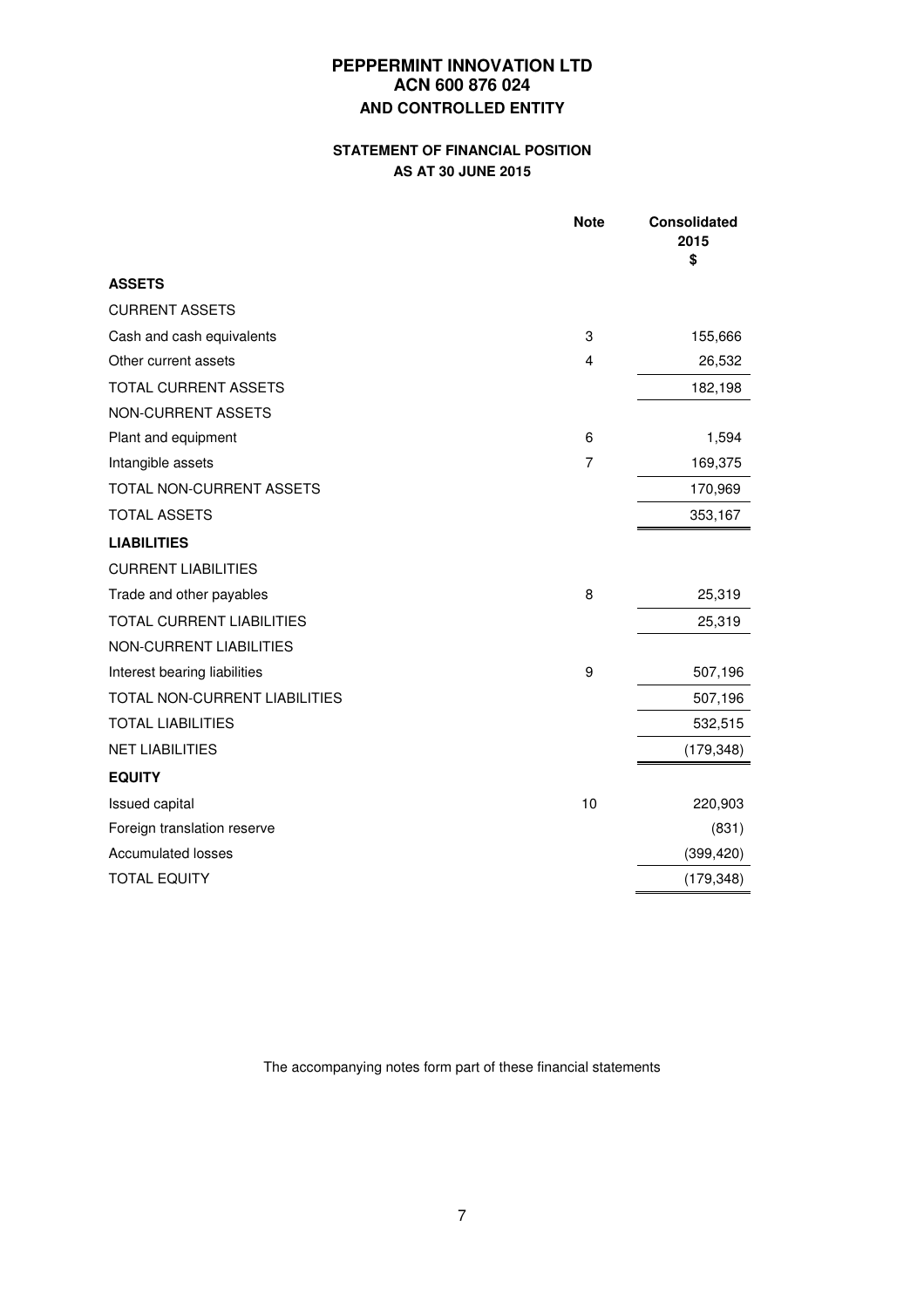#### **STATEMENT OF CHANGES IN EQUITY AS AT 30 JUNE 2015**

|                                                         | <b>Issued</b><br><b>Capital</b> | Foreign<br>Currency<br><b>Translation</b><br><b>Reserve</b> | <b>Accumulated</b><br><b>Losses</b> | <b>Total</b> |
|---------------------------------------------------------|---------------------------------|-------------------------------------------------------------|-------------------------------------|--------------|
|                                                         | \$                              | \$                                                          | \$                                  | \$           |
| Balance at 24 July 2014 (Date of<br>incorporation)      |                                 |                                                             |                                     |              |
| Loss for the period                                     |                                 |                                                             | (399, 420)                          | (399, 420)   |
| Other comprehensive income                              |                                 | (831)                                                       |                                     | (831)        |
| <b>Total comprehensive income</b>                       |                                 | (831)                                                       | (399, 420)                          | (400, 251)   |
| Transactions with owners in their<br>capacity as owners |                                 |                                                             |                                     |              |
| Capital contribution                                    | 220,903                         |                                                             |                                     | 220,903      |
| Balance at 30 June 2015                                 | 220,903                         | (831)                                                       | (399, 420)                          | (179, 348)   |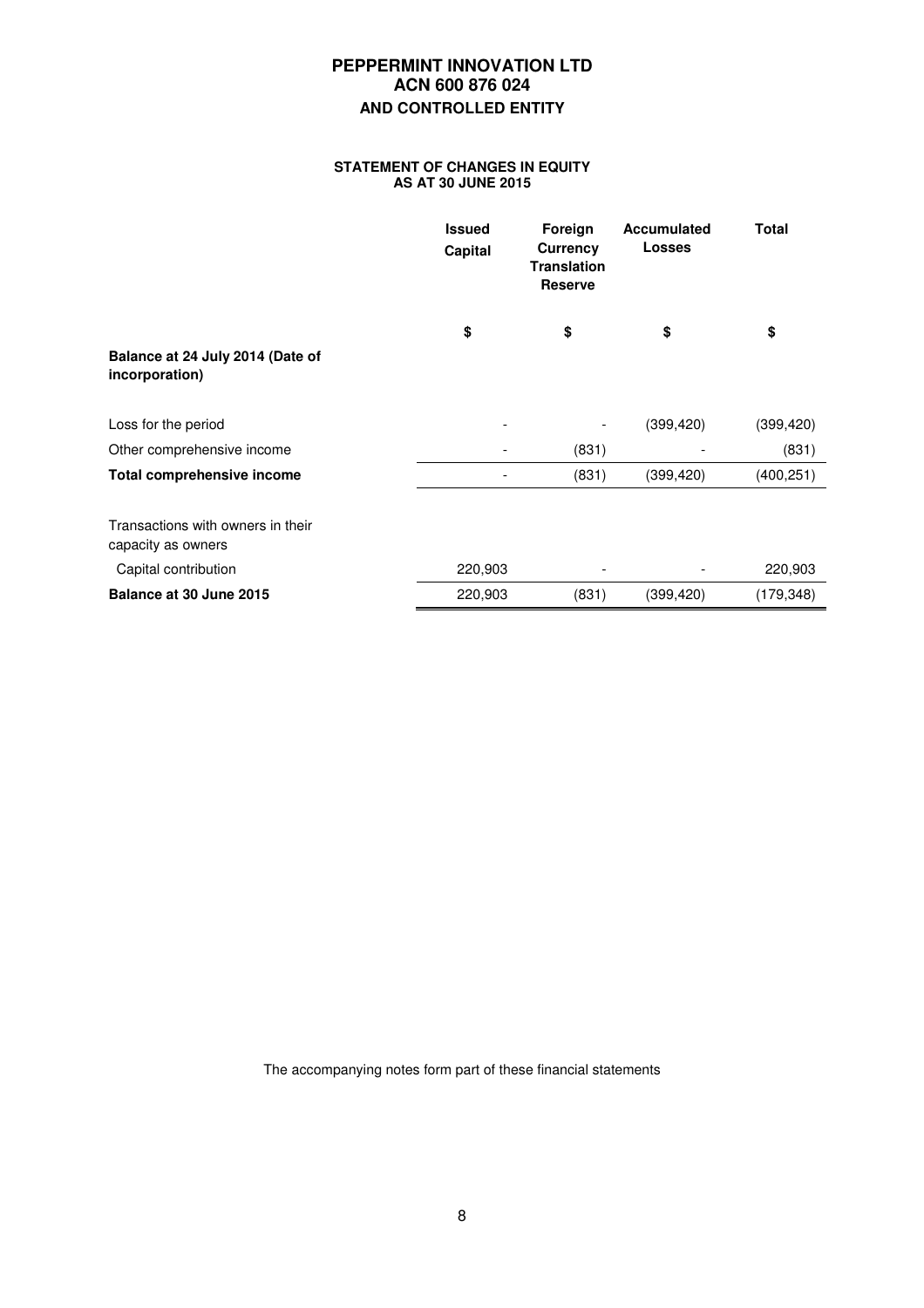### **STATEMENT OF CASH FLOWS FOR THE FINANCIAL PERIOD ENDED 30 JUNE 2015**

|                                                                        | <b>Note</b> | Consolidated |
|------------------------------------------------------------------------|-------------|--------------|
|                                                                        |             | 2015<br>\$   |
| CASH FLOWS FROM OPERATING ACTIVITIES                                   |             |              |
| Receipts from customers                                                |             | 31,137       |
| Payments to suppliers and employees                                    |             | (424, 887)   |
| Interest received                                                      |             | 21           |
| Finance costs paid                                                     |             | (526)        |
| Net cash used in operating activities                                  | 13          | (394, 255)   |
| CASH FLOWS FROM INVESTING ACTIVITIES                                   |             |              |
| Payment for intangible assets                                          |             | (169, 375)   |
| Purchase of plant and equipment                                        |             | (1,607)      |
| Net cash used in investing activities                                  |             | (170, 982)   |
| CASH FLOWS FROM FINANCING ACTIVITIES                                   |             |              |
| Proceeds from borrowings                                               |             | 500,000      |
| Capital contribution                                                   |             | 220,903      |
| Net cash provided by financing activities                              |             | 720,903      |
| Net increase in cash held<br>Cash at beginning of the financial period |             | 155,666      |
| Cash at end of the financial period                                    | 3           | 155,666      |
|                                                                        |             |              |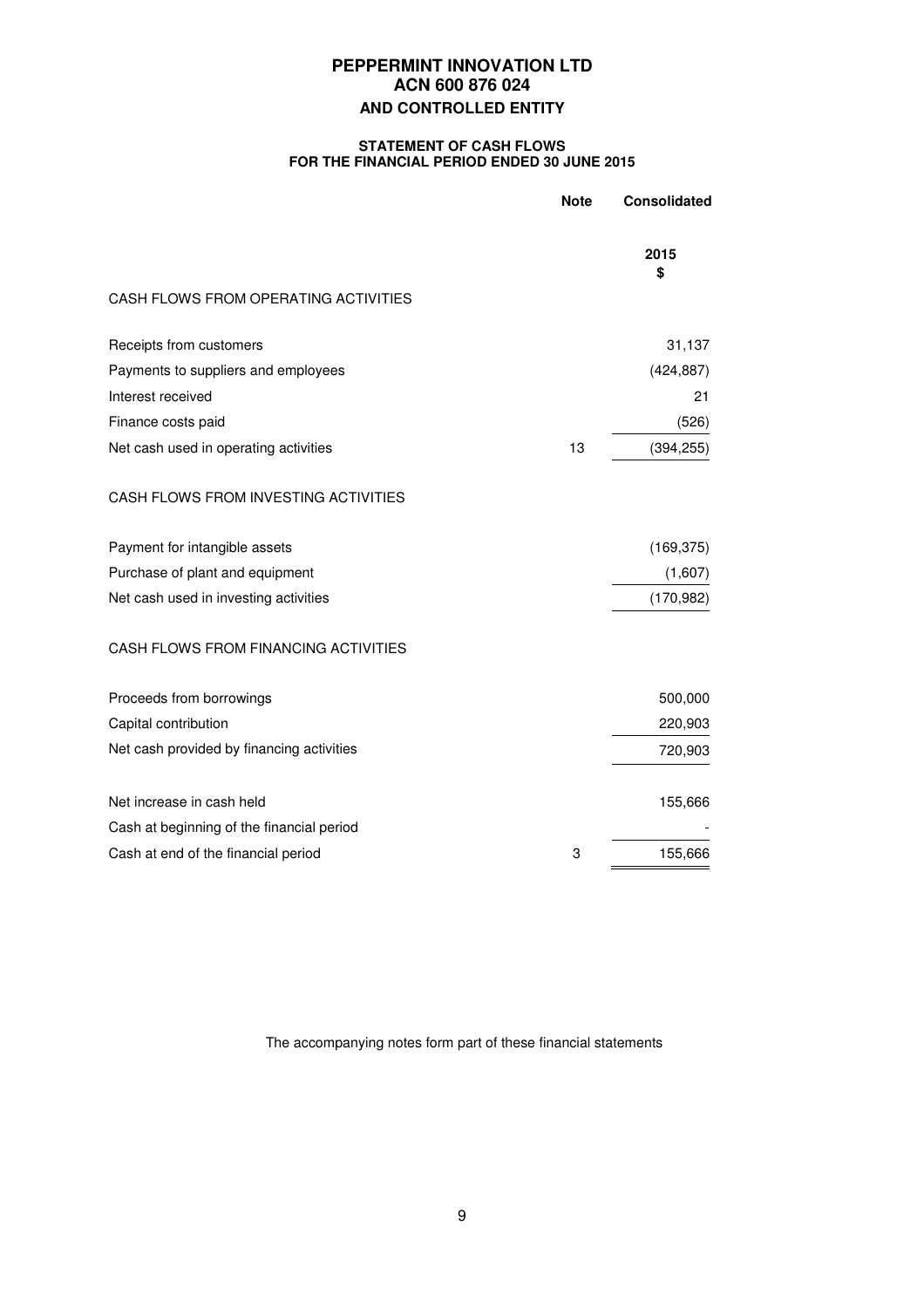### **NOTES TO THE FINANCIAL STATEMENTS FOR THE PERIOD ENDED 30 JUNE 2015**

Note 1: Statement of Significant Accounting Policies (cont'd)

These financial statements include the consolidated financial statements and notes of Peppermint Innovation Limited and controlled entities ('the consolidated entity').

#### **Basis of Preparation**

The directors have prepared the financial statements on the basis that the consolidated entity is a nonreporting entity because there are no users dependent on general purpose financial statements. The financial statements are therefore special purpose financial statements that have been prepared in order to meet the requirements of the Corporations Act 2001. The consolidated entity is a for-profit entity for financial reporting purposes under Australian Accounting Standards. The financial statements have been prepared in accordance with the mandatory Australian Accounting Standards applicable to entities reporting under the Corporations Act 2001 and the significant accounting policies disclosed below, which the directors have determined are appropriate to meet the needs of members. The financial statements, except for the cash flow information, have been prepared on an accruals basis and are based on historical costs unless otherwise stated in the notes.

The financial statements were authorised for issue on 30 September 2015 by the directors of the consolidated entity.

#### **Going Concern**

The financial statements have been prepared on the going concern basis, which contemplates continuity of normal business activities and the realisation of assets and discharge of liabilities in the normal course of business.

As disclosed in the financial statements, the consolidated entity and the company incurred net losses of \$399,420 and \$410,157 respectively and had net cash outflows from operating activities of \$394,255 for the period ended 30 June 2015. As at that date, the consolidated entity and the company had net liabilities of \$179,348 and \$189,254 respectively.

The directors believe that there are reasonable grounds to believe that the company and consolidated entity will continue as going concerns and that it is appropriate to adopt the going concern basis in the preparation of these financial statements after consideration of the fact the consolidated entity is entering into a restructuring arrangement. The consolidated entity and the company will be acquired by Chrysalis Resources Limited ("Chrysalis") subject to Chrysalis' shareholder approval and successful capital raising to raise a minimum of \$3.5 million to enable Chysalis to be re-admitted onto the Australian Securities Exchange. The funds from capital raising will be used mainly to expand the consolidated entity's and the company's existing subscriber base and to provide working capital.

The company's and consolidated entity's ability to continue as going concerns is mainly dependent on Chrysalis' shareholders approving the acquisition of the company and consolidated entity and the successful capital raising by Chrysalis of a minimum \$3.5 million to enable it to be re-admitted onto the Australian Securities Exchange. Should the company and consolidated entity not achieve the factors set out above, there is significant uncertainty as to whether the company and consolidated entity will continue as going concerns and therefore whether they will realise their assets and extinguish their liabilities in the normal course of business and at the amounts stated in the financial report.

The financial report does not include any adjustments relating to the amounts or classification of recorded assets or liabilities that might be necessary if the company and consolidated entity do not continue as going concerns.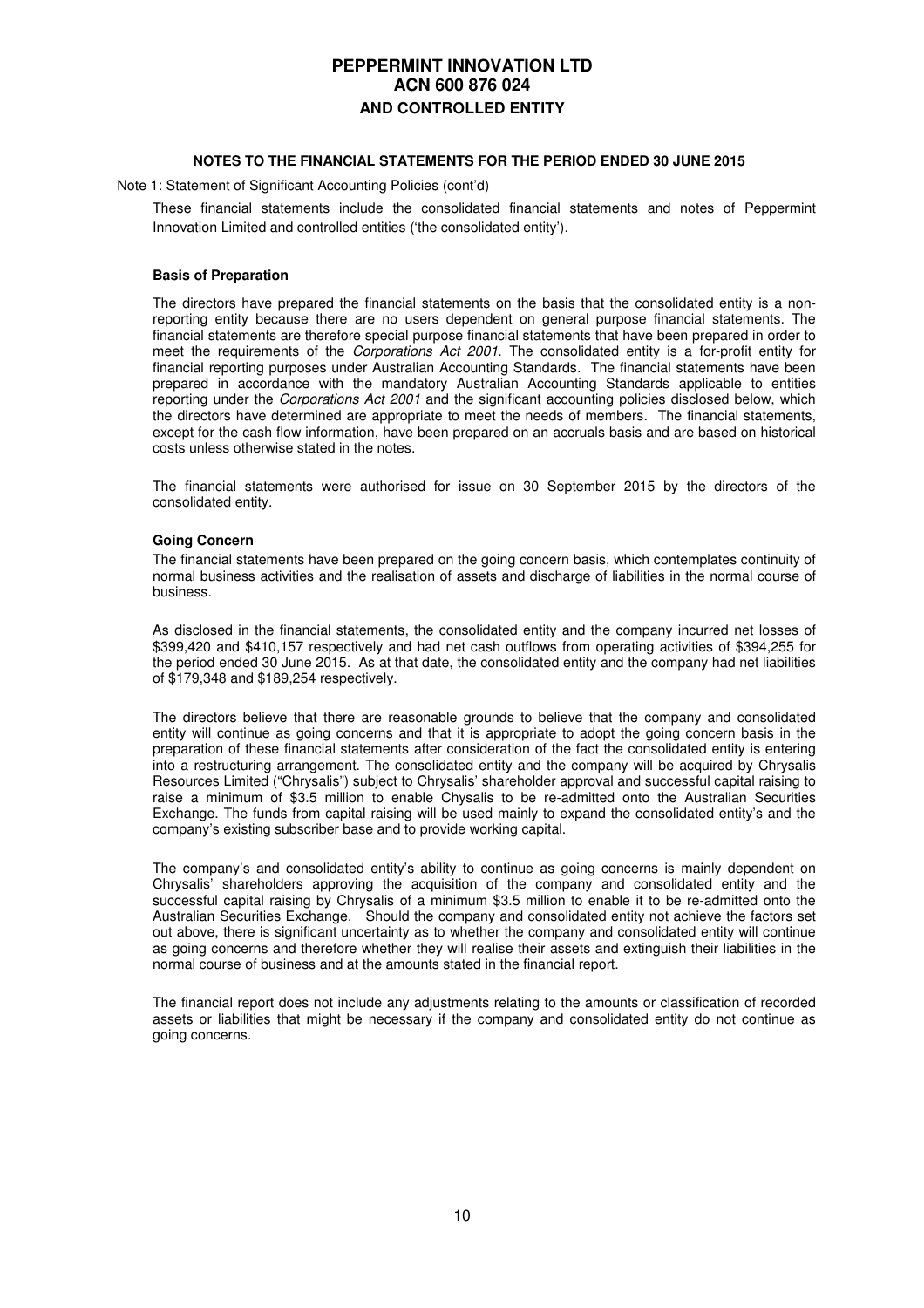### **NOTES TO THE FINANCIAL STATEMENTS FOR THE PERIOD ENDED 30 JUNE 2015**

Note 1: Statement of Significant Accounting Policies (cont'd)

### a **Principles of consolidation**

A controlled entity is any entity over which Peppermint Innovation Ltd has the power to govern the financial and operating policies so as to obtain benefits from its activities. In assessing the power to govern, the existence and effect of holdings of actual and potential voting rights are considered. As at reporting date, the assets and liabilities of all controlled entities have been incorporated into the consolidated financial statements as well as their results for the period then ended. Where controlled entities have entered (left) the consolidated entity during the period, their operating results have been included (excluded) from the date control was obtained (ceased). All inter-group balances and transactions between entities in the consolidated group, including any unrealised profits or losses, have been eliminated on consolidation. Accounting policies of subsidiaries have been changed where necessary to ensure consistency with those adopted by the parent entity.

### b. **Income Tax**

The income tax expense (benefit) for the year comprises current income tax expense (benefit) and deferred tax expense (benefit).

 Current income tax expense charged to the statement of comprehensive income is the tax payable on taxable income calculated using applicable income tax rates enacted, or substantially enacted, as at reporting date. Current tax liabilities (assets) are therefore measured at the amounts expected to be paid to (recovered from) the relevant taxation authority.

Deferred income tax expense reflects movements in deferred tax asset and deferred tax liability balances during the year as well unused tax losses.

 Current and deferred income tax expense (benefit) is charged or credited directly to equity instead of the statement of comprehensive income when the tax relates to items that are credited or charged directly to equity.

 Deferred tax assets and liabilities are ascertained based on temporary differences arising between the tax bases of assets and liabilities and their carrying amounts in the financial statements. Deferred tax assets also result where amounts have been fully expensed but future tax deductions are available. No deferred income tax will be recognised from the initial recognition of an asset or liability, excluding a business combination, where there is no effect on accounting or taxable profit or loss.

 Deferred tax assets and liabilities are calculated at the tax rates that are expected to apply to the period when the asset is realised or the liability is settled, based on tax rates enacted or substantively enacted at reporting date. Their measurement also reflects the manner in which management expects to recover or settle the carrying amount of the related asset or liability.

Deferred tax assets relating to temporary differences and unused tax losses are recognised only to the extent that it is probable that future taxable profit will be available against which the benefits of the deferred tax asset can be utilised.

#### c. **Plant and Equipment**

Each class of plant and equipment is carried at cost or fair value as indicated less, where applicable, any accumulated depreciation and impairment losses.

Plant and equipment are measured on the cost basis less depreciation and impairment losses.

The carrying amount of plant and equipment is reviewed annually by directors to ensure it is not in excess of the recoverable amount from these assets. The recoverable amount is assessed on the basis of the expected net cash flows that will be received from the asset's employment and subsequent disposal. The expected net cash flows have been discounted to their present values in determining recoverable amounts.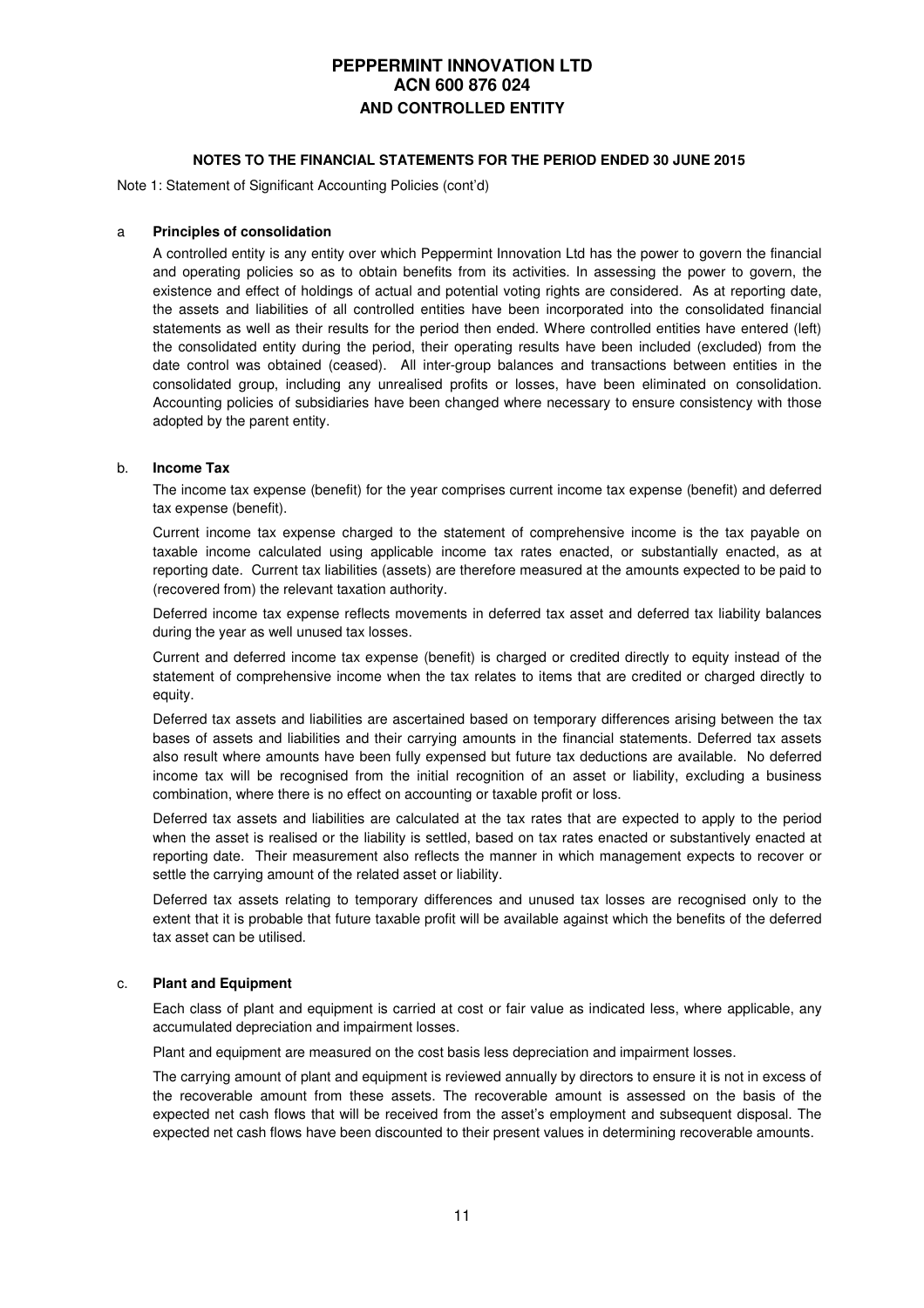#### **NOTES TO THE FINANCIAL STATEMENTS FOR THE PERIOD ENDED 30 JUNE 2015**

Note 1: Statement of Significant Accounting Policies (cont'd)

Subsequent costs are included in the asset's carrying amount or recognised as a separate asset, as appropriate, only when it is probable that future economic benefits associated with the item will flow to the group and the cost of the item can be measured reliably. All other repairs and maintenance are charged to the statement of comprehensive income during the financial period in which they are incurred.

#### **Depreciation**

Depreciation is calculated on a diminishing value basis so as to write off the net costs of each asset over the expected useful life except for computer hardware and software which is calculated on a straight line basis. Assets are depreciated from the date of acquisition.

The depreciation rates used for each class of depreciable assets are:

| <b>Class of Fixed Asset</b> | <b>Depreciation Rate</b> |
|-----------------------------|--------------------------|
| Computer equipment          | -33%                     |

#### d **Impairment of Assets**

At each reporting date, the company reviews the carrying values of its tangible and intangible assets to determine whether there is any indication that those assets have been impaired. If such an indication exists, the recoverable amount of the asset, being the higher of the asset's fair value less costs to sell and value in use, is compared to the asset's carrying value. Any excess of the asset's carrying value over its recoverable amount is expensed to the statement of profit or loss and other comprehensive income.

Recoverable amount is the higher of the fair value less costs to sell and value in use. In assessing value in use, the estimated future cash flows are discounted to their present value using a pre-tax discount rate that reflects current market assessments of the time value of money and the risks specific to the asset for which the estimates of future cash flows have not been adjusted.

 If the amount of an asset is estimated to be less than its carrying amount, the carrying amount of the assets is reduced to its recoverable amount. An impairment loss is recognised in the statement of comprehensive income immediately, unless the relevant asset is carried at fair value, in which case the impairment loss is treated as a revaluation decrease. Where an impairment loss subsequently reverses, the carrying amount of the asset is increased to the revised estimate of its recoverable amount, but only to the extent that the increased carrying amount does not exceed the carrying amount that would have been determined had no impairment loss been recognised for the asset in prior years. A reversal of an impairment loss is recognised in the statement of profit or loss and other comprehensive income immediately, unless the relevant asset is carried at fair value, in which case the reversal of the impairment loss is treated as a revaluation increase.

#### e. **Employee Benefits**

#### Wages, salaries, annual leave

 Provision is made for the company's liability for employee benefits arising from services rendered by employees to balance date. Employee benefits that are expected to be settled within one year have been measured at the amounts expected to be paid when the liability is settled, plus related on-costs. Employee benefits payable later than one year have been measured at the present value of the estimated future cash outflows to be made for those benefits. Related on-costs have also been included in the liability.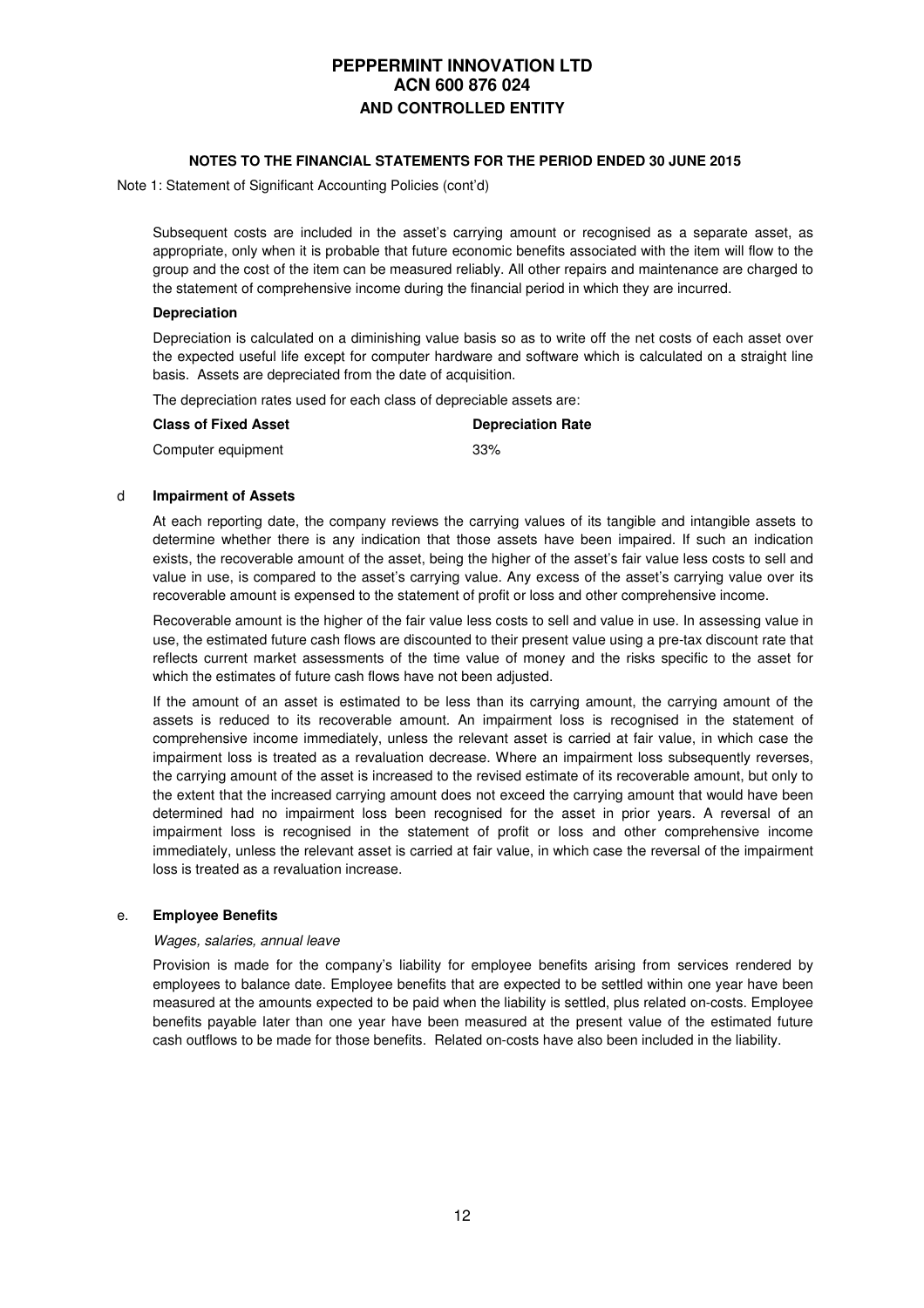#### **NOTES TO THE FINANCIAL STATEMENTS FOR THE PERIOD ENDED 30 JUNE 2015**

Note 1: Statement of Significant Accounting Policies (cont'd)

#### f. **Revenue and Other Income**

Revenue from sale of goods is recognised upon the delivery of goods to customers. Revenue from rendering of services is recognised when the services are rendered. Other revenue is recognised when the right to receive the revenue has been established.

Interest revenue is recognised as interest accrues using the effective interest method.

#### g. **Intangibles**

#### Research and development costs

Expenditure during the research phase of a project is recognised as an expense when incurred. Development costs are capitalised only when technical feasibility studies identify that the project is expected to deliver future economic benefits and these benefits can be measured reliably.

An intangible asset arising from development is recognised if, and only if, all of the following are demonstrated:

- a. The technical feasibility of completing the intangible asset so that it will be available for use or sale;
- b. The intention to complete the intangible asset or use or sell it;
- c. The ability to use or sell the intangible asset;
- d. How the intangible asset will generate probable future economic benefits;
- e. The availability of adequate technical, financial and other resources to complete the development and to use or sell the intangible asset; and
- f. The ability to measure reliably the expenditure attributable to the intangible asset during its development.

Development costs capitalised are assessed annually for impairment.

#### h. **Receivables**

 Receivables are recognised and are carried at original invoice amount less any provision for uncollectible amounts (impairment). The collectability of receivables is reviewed on an ongoing basis and any receivables identified as uncollectible are written off. The provision for uncollectible amounts (doubtful debts) is raised when collectability is no longer probable. The carrying amount is equivalent to fair value as it is due for settlement within 30 days.

### i. **Payables**

 Payables are recognised when the company becomes obliged to make future payments as a result of a purchase of goods or services at the amounts payable. The carrying amount is equivalent to fair value, as they are generally settled within 30 days.

#### j. **Goods and Services Tax (GST)**

 Revenues, expenses and assets are recognised net of the amount of GST, except where the amount of GST incurred is not recoverable from the Australian Taxation Office (ATO). In these circumstances the GST is recognised as part of the cost of acquisition of the asset or as part of an item of expense. Receivables and payables in the statement of financial position are shown inclusive of GST.

#### k. **Provisions**

 Provisions are recognised when the consolidated entity has a legal or constructive obligation, as a result of past events, for which it is probable that an outflow of economic benefits will result and that outflow can be reliably measured.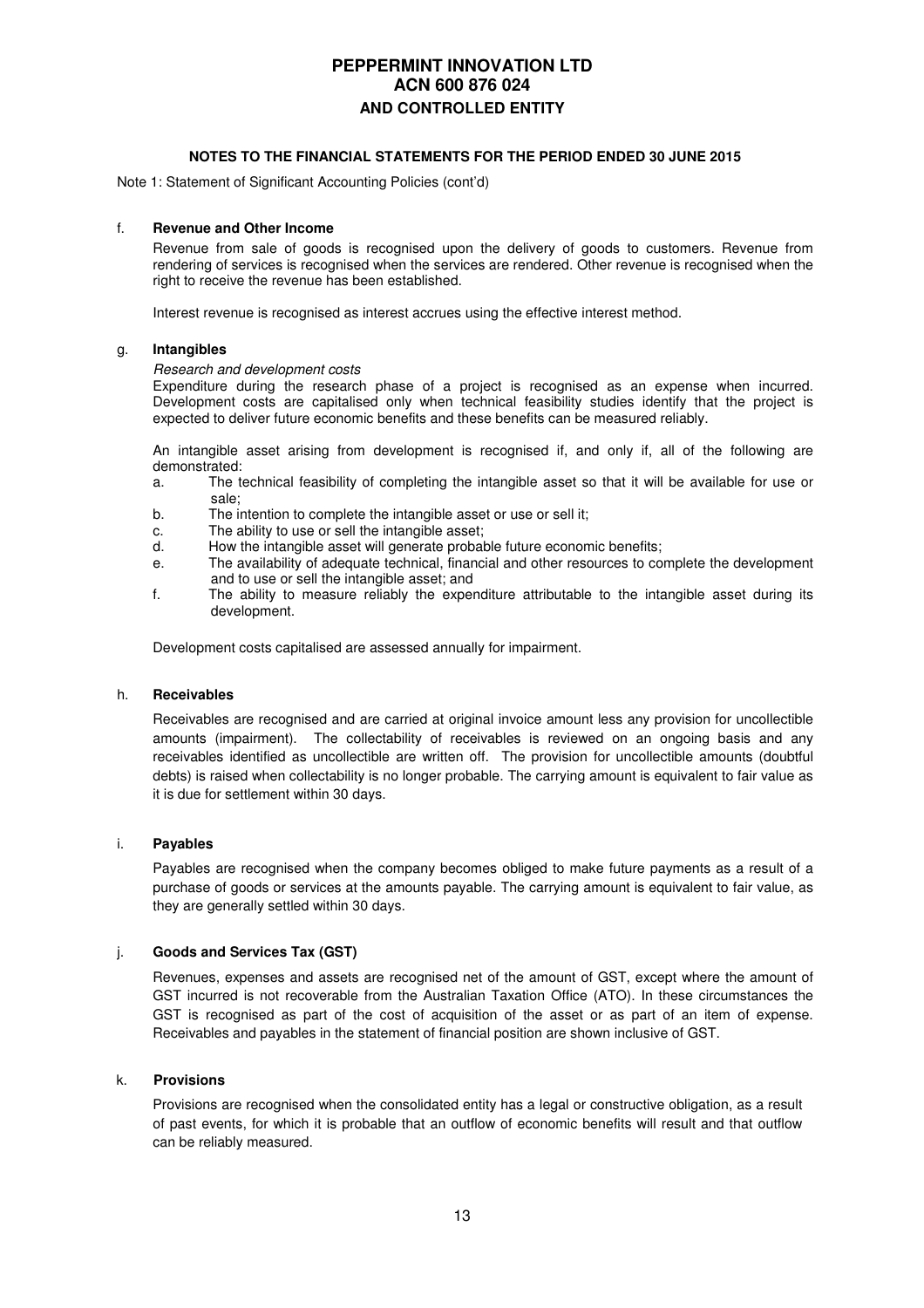#### **NOTES TO THE FINANCIAL STATEMENTS FOR THE PERIOD ENDED 30 JUNE 2015**

Note 1: Statement of Significant Accounting Policies (cont'd)

#### l. **Comparative Figures**

There were no comparatives as the consolidated entity was incorporated on 24 July 2014.

#### m. **Critical Accounting Estimates and Judgments**

 The directors evaluate estimates and judgments incorporated into the financial report based on historical knowledge and best available current information. Estimates assume a reasonable expectation of future events and are based on current trends and economic data, obtained both externally and within the consolidated entity.

#### Impairment of intangible assets

The consolidated entity assesses impairment at each reporting date by evaluating conditions specific to the consolidated entity that may lead to an impairment. Where an indicator of impairment exists, the recoverable amount of the asset is determined. The future recoverability of the intangible asset is dependent on a number of factors, including the successful commercialisation and development of the company's Mobile Banking, Payments and Remittance Platform in the Philippines.

#### n. **New, revised or amending Accounting Standards and Interpretations adopted**

The consolidated entity has adopted all of the new, revised or amending Accounting Standards and Interpretations issued by the Australian Accounting Standards Board that are mandatory for the current reporting period. The adoption of these Accounting Standards and Interpretations did not have any significant impact on the financial performance or position of the consolidated entity. Any new, revised or amending Accounting Standards or Interpretations that are not yet mandatory have not been early adopted.

#### **New Accounting Standards and Interpretations not yet mandatory or early adopted**

Australian Accounting Standards and Interpretations that have recently been issued or amended but are not yet mandatory, have not been early adopted by the consolidated entity for the annual reporting period ended 30 June 2015. The consolidated entity's assessment of the impact of these new or amended Accounting Standards and Interpretations, most relevant to the consolidated entity, are set out below.

#### AASB 15 Revenue from Contracts with Customers

This standard is applicable to annual reporting periods beginning on or after 1 January 2018. The standard provides a single standard for revenue recognition. The core principle of the standard is that an entity will recognise revenue to depict the transfer of promised goods or services to customers in an amount that reflects the consideration to which the entity expects to be entitled in exchange for those goods or services. The standard will require: contracts (either written, verbal or implied) to be identified, together with the separate performance obligations within the contract; determine the transaction price, adjusted for the time value of money excluding credit risk; allocation of the transaction price to the separate performance obligations on a basis of relative stand-alone selling price of each distinct good or service, or estimation approach if no distinct observable prices exist; and recognition of revenue when each performance obligation is satisfied. Credit risk will be presented separately as an expense rather than adjusted to revenue. For goods, the performance obligation would be satisfied when the customer obtains control of the goods. For services, the performance obligation is satisfied when the service has been provided, typically for promises to transfer services to customers. For performance obligations satisfied over time, an entity would select an appropriate measure of progress to determine how much revenue should be recognised as the performance obligation is satisfied. Contracts with customers will be presented in an entity's statement of financial position as a contract liability, a contract asset, or a receivable, depending on the relationship between the entity's performance and the customer's payment. Sufficient quantitative and qualitative disclosure is required to enable users to understand the contracts with customers; the significant judgments made in applying the guidance to those contracts; and any assets recognised from the costs to obtain or fulfil a contract with a customer. The company will adopt this standard from 1 July 2018 but the impact of its adoption is yet to be assessed by the consolidated entity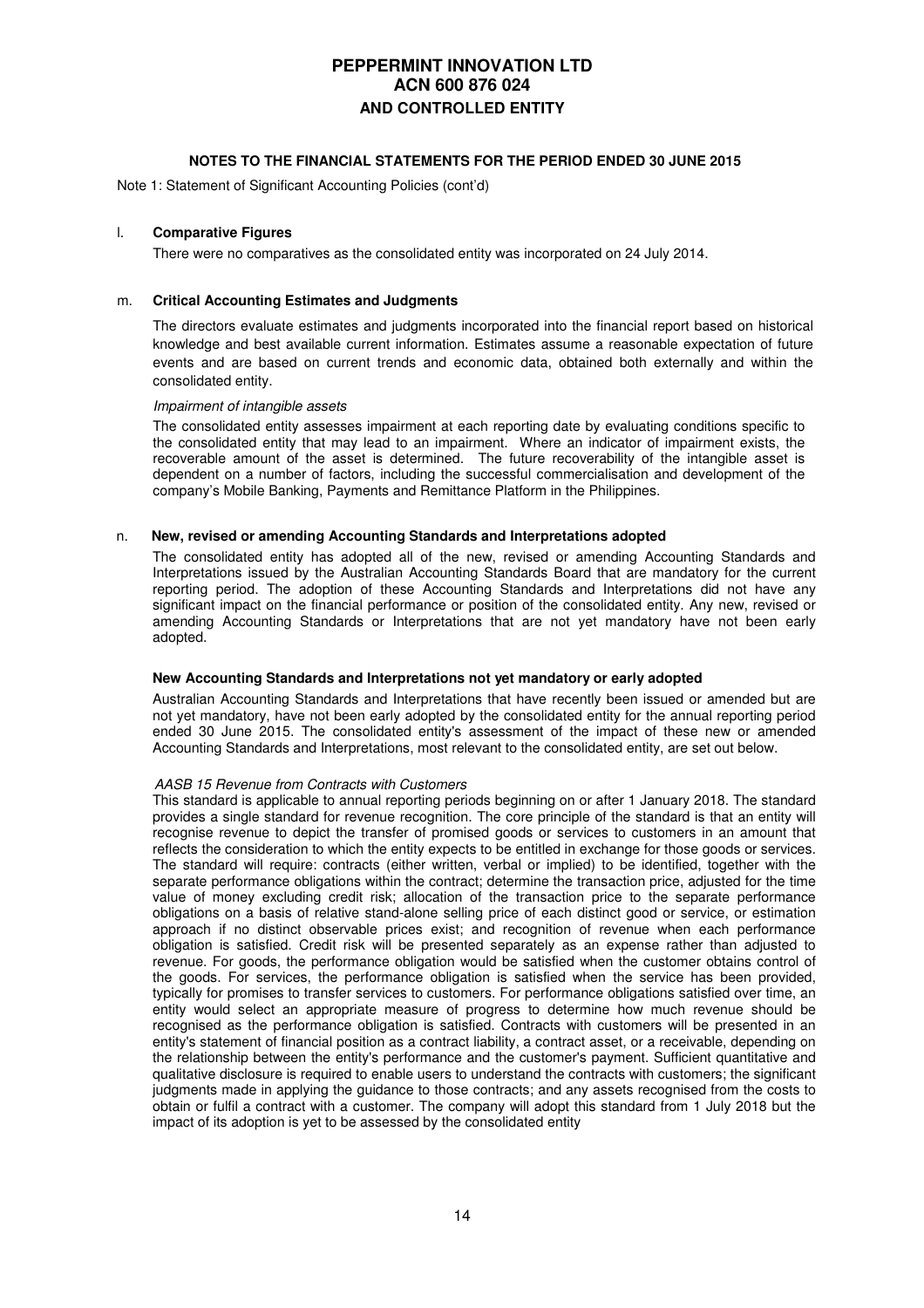# **NOTES TO THE FINANCIAL STATEMENTS FOR THE PERIOD ENDED 30 JUNE 2015**

|                                                                                                                                                                | Consolidated<br>2015<br>\$ |
|----------------------------------------------------------------------------------------------------------------------------------------------------------------|----------------------------|
| Note 3: Cash and Cash Equivalents                                                                                                                              |                            |
| Cash at bank                                                                                                                                                   | 155,666                    |
|                                                                                                                                                                | 155,666                    |
| <b>Reconciliation of cash</b>                                                                                                                                  |                            |
| Cash at the end of the financial period as shown in the statement of<br>cash flow is reconciled to items in the statement of financial position as<br>follows: |                            |
| Cash and cash equivalents                                                                                                                                      | 155,666                    |
|                                                                                                                                                                | 155,666                    |
| NOTE 4: OTHER ASSETTS                                                                                                                                          |                            |
| <b>CURRENT</b>                                                                                                                                                 |                            |
| <b>GST</b> receivable                                                                                                                                          | 24,290                     |
| Advances to employees                                                                                                                                          | 1,034                      |
| Deposit                                                                                                                                                        | 1,095                      |
| Prepayments                                                                                                                                                    | 113                        |
|                                                                                                                                                                | 26,532                     |

### NOTE 5: CONTROLLED ENTITIES

|                            | Country of Incorporation | Percentage Owned (%) |
|----------------------------|--------------------------|----------------------|
|                            |                          | 2015                 |
| Peppermint Technology Inc. | <b>Philippines</b>       | 100                  |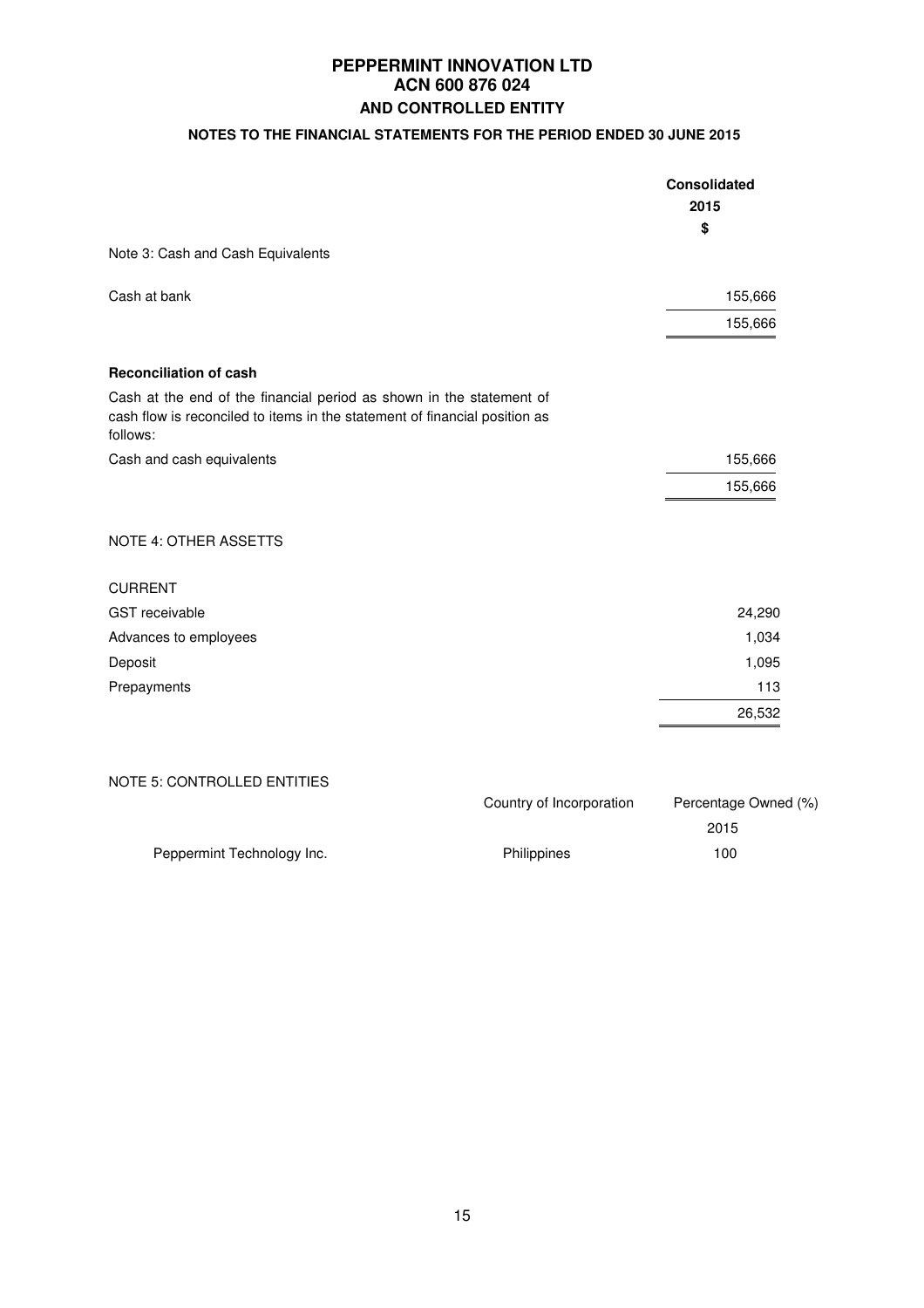# **NOTES TO THE FINANCIAL STATEMENTS FOR THE PERIOD ENDED 30 JUNE 2015**

|                                      | <b>Consolidated</b><br>2015<br>\$ |
|--------------------------------------|-----------------------------------|
| NOTE 6: PLANT AND EQUIPMENT          |                                   |
| Computer equipment at cost           | 1,607                             |
| Less accumulated depreciation        | (13)                              |
| Total plant and equipment            | 1,594                             |
| <b>NOTE 7: INTANGIBLE ASSETS</b>     |                                   |
| Development expenditure              |                                   |
| Cost                                 | 169,375                           |
|                                      | 169,375                           |
| <b>NOTE 8: PAYABLES</b>              |                                   |
| <b>CURRENT</b>                       |                                   |
| Sundry payables and accrued expenses | 25,319                            |
|                                      | 25,319                            |
| NOTE 9: INTEREST BEARING LIABILITIES |                                   |
| <b>CURRENT</b>                       |                                   |
| Loans - unsecured                    | 500,000                           |
| Accrued interest                     | 7,196                             |
|                                      | 507,196                           |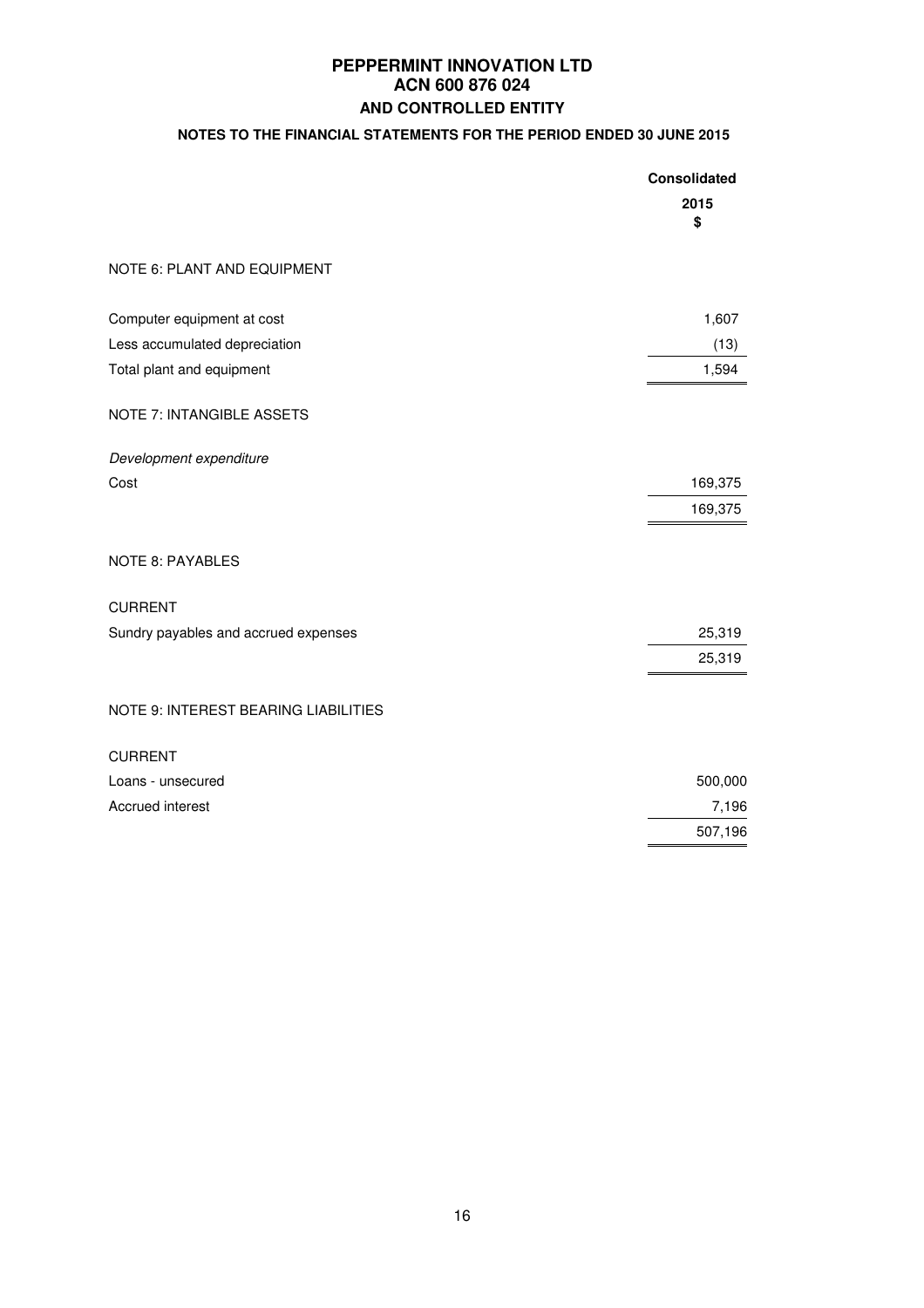### **NOTES TO THE FINANCIAL STATEMENTS FOR THE YEAR ENDED 30 JUNE 2015**

| NOTE 10: ISSUED CAPITAL               | <b>Consolidated</b><br>2015<br>\$ |
|---------------------------------------|-----------------------------------|
| 11,650,000 fully paid ordinary shares | 220,903                           |
|                                       | No.                               |
| <b>Ordinary shares</b><br>a.          |                                   |
| At the beginning of the period        |                                   |
| Shares issued during the period       | 11,650,000                        |
| At the end of the period              | 11,650,000                        |

Ordinary shares participate in dividends and the proceeds on winding up of the parent entity in proportion to the number of and amounts paid up on shares held.

#### Note 11: CAPITAL AND LEASING COMMITMENTS

Operating Lease Commitments Non-cancellable operating leases contracted for but not

capitalised in the financial statements

Payable — minimum lease payments

| $\overline{\phantom{0}}$ | not later than 12 months | 5,202 |
|--------------------------|--------------------------|-------|
|                          |                          | 5.202 |

## NOTE 12: CONTINGENT LIABILTIES AND CONTINGENT ASSETS

There are no contingent liabilities and contingent assets at reporting date.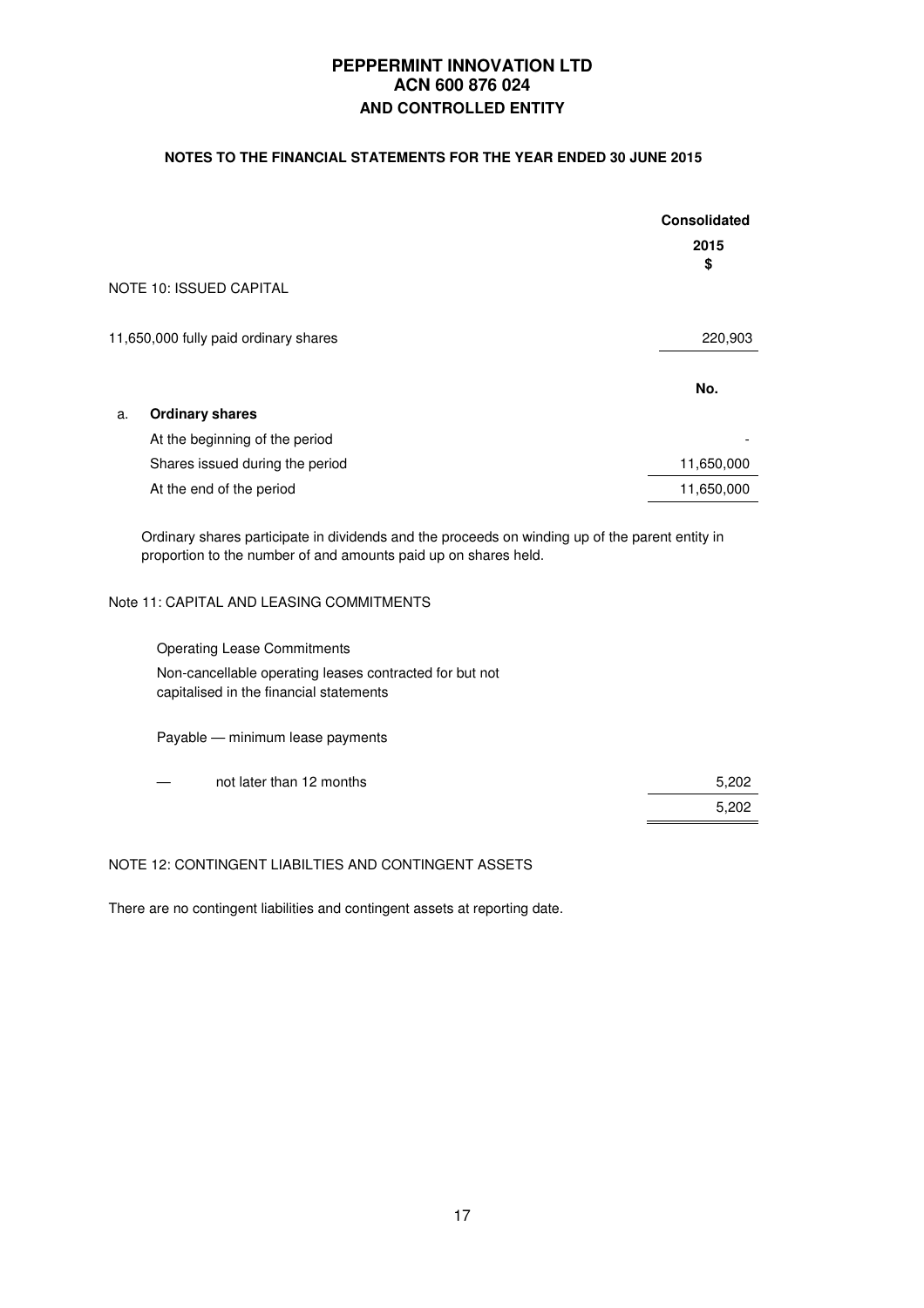## **NOTES TO THE FINANCIAL STATEMENTS FOR THE PERIOD ENDED 30 JUNE 2015**

|    |                                                                           | <b>Note</b> | <b>Consolidated</b> |
|----|---------------------------------------------------------------------------|-------------|---------------------|
|    |                                                                           |             | 2015<br>\$          |
|    | NOTE 13: CASH FLOW INFORMATION                                            |             |                     |
| a. | Reconciliation of cash flow from operations with<br>loss after income tax |             |                     |
|    | Loss after income tax                                                     |             | (399, 420)          |
|    | Non-cash flows                                                            |             |                     |
|    | Depreciation                                                              |             | 13                  |
|    | Finance costs                                                             |             | 7,196               |
|    | Movements in assets and liabilities                                       |             |                     |
|    | (Increase) in other assets                                                |             | (26, 532)           |
|    | Increase in payables and accruals                                         |             | 24,488              |
|    | Net cash used in operating activities                                     |             | (394, 255)          |
|    | Note 14: AUDITOR'S REMUNERATION                                           |             |                     |
|    | Audit of the financial report                                             |             | 4,000               |
|    |                                                                           |             | 4,000               |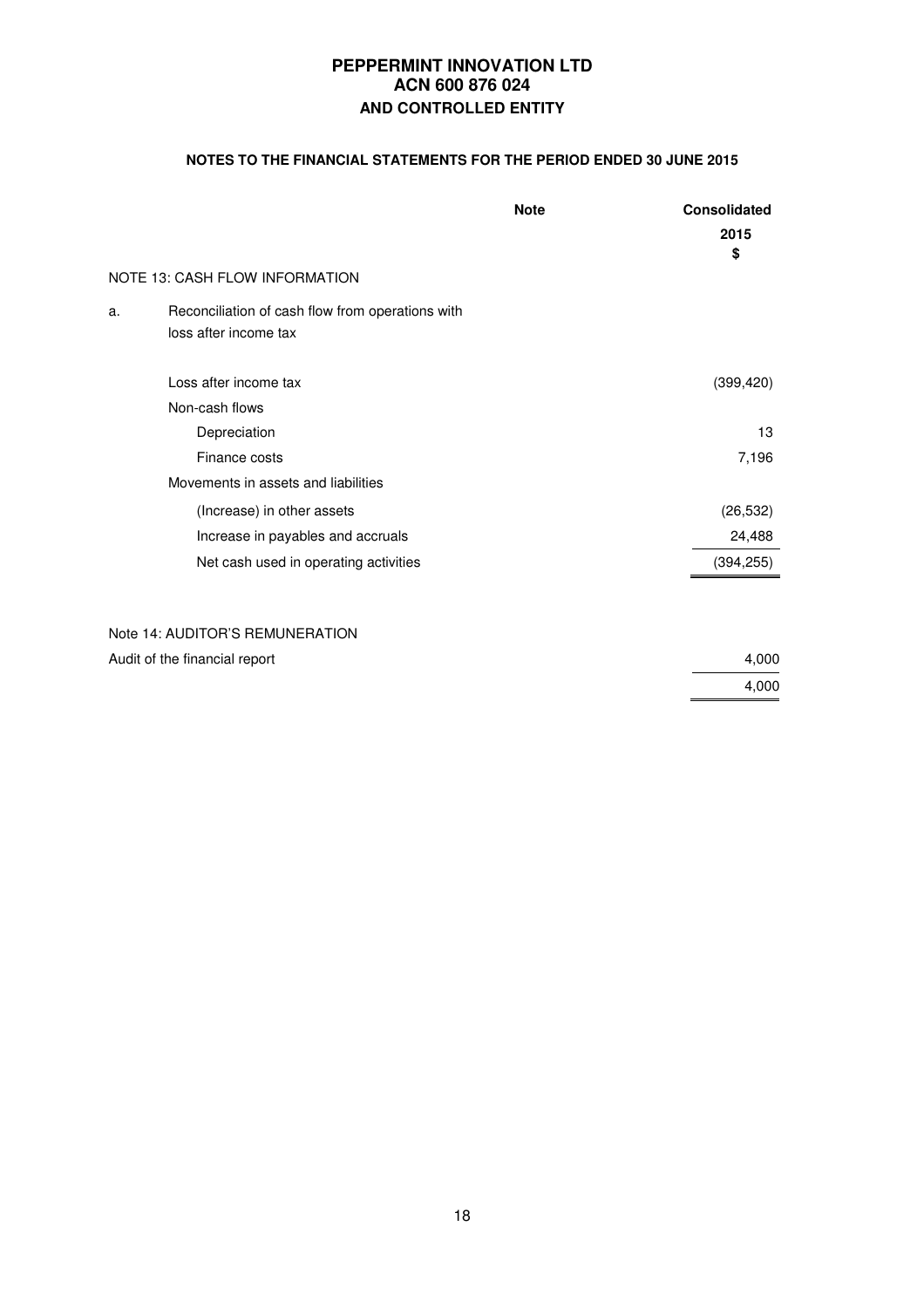# **NOTES TO THE FINANCIAL STATEMENTS FOR THE PERIOD ENDED 30 JUNE 2015**

### NOTE 15: PARENT ENTITY DISCLOSURES

|                                                                      | 2015<br>\$ |
|----------------------------------------------------------------------|------------|
| <b>STATEMENT OF FINANCIAL POSITION</b>                               |            |
| <b>Current Assets</b>                                                | 170,100    |
| <b>Non-Current Assets</b>                                            | 171,872    |
| <b>TOTAL ASSETS</b>                                                  | 341,972    |
| <b>Current Liabilities</b>                                           | 24,030     |
| <b>Non-Current Liabilities</b>                                       | 507,196    |
| <b>TOTAL LIABILITIES</b>                                             | 531,226    |
| <b>EQUITY</b>                                                        |            |
| Issued capital                                                       | 220,903    |
| <b>Accumulated losses</b>                                            | (410, 157) |
| <b>TOTAL EQUITY</b>                                                  | (189, 254) |
| STATEMENT OF PROFIT OR LOSS AND OTHER<br><b>COMPREHENSIVE INCOME</b> |            |
| Loss for the year                                                    | (410, 157) |
| Total comprehensive income                                           | (410, 157) |
|                                                                      |            |

# **(a) Contingent Liabilities**

The parent entity has no contingent liabilities as at 30 June 2015.

### **(b) Commitments**

The parent entity has no capital expenditure commitments as at 30 June 2015.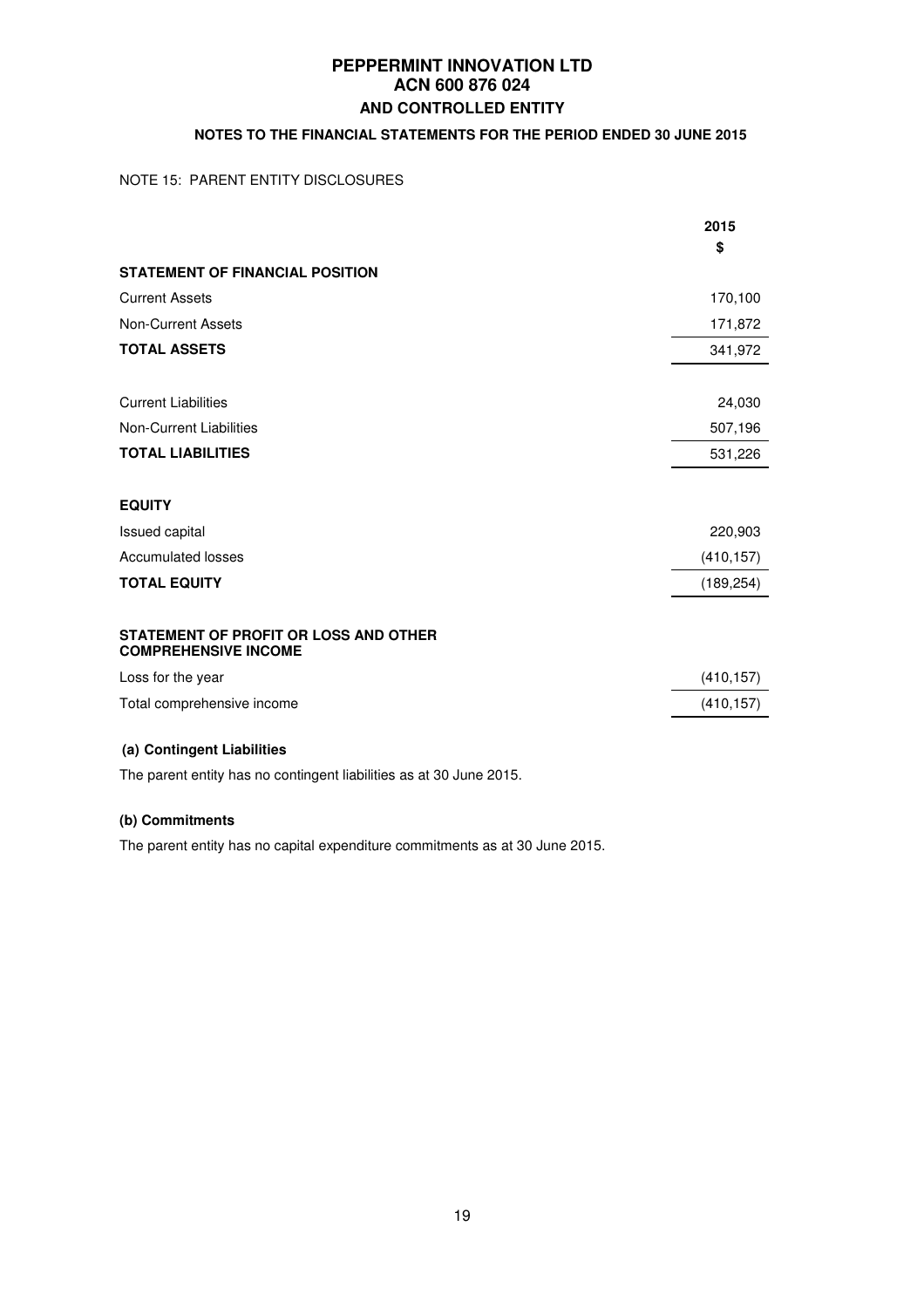#### **NOTES TO THE FINANCIAL STATEMENTS FOR THE PERIOD ENDED 30 JUNE 2015**

#### NOTE 16: EVENTS AFTER THE REPORTING DATE

On 21 May 2015, Chrysalis Resources Limited (ASX: CYS) announced that it had executed a binding term sheet with Peppermint Innovation Limited, and Peppermint's shareholders for the option to acquire 100% of the issued capital of Peppermint.

Since the end of the financial period Chrysalis Resources Limited completed due diligence on Peppermint Innovation Limited, including technical investigations, legal analysis and accounting, sufficient enough for the Board to make an investment decision, and on 22 July 2015, the Chrysalis Resources Limited announced that the commercial terms of the Term Sheet had been amended to remove the requirement of a share capital consolidation and the transaction timetable, and that the Company had exercised the Option.

Pursuant to the exercise of the Option, the Chrysalis Resources Limited will seek to acquire all of the issued shares in Peppermint Innovation Limited in consideration for the issue of Shares and Performance Shares to the Vendors.

Chrysalis Resources Limited intends to conduct a capital raising to raise a minimum of \$3,500,000 (before expenses of the offer) to fund the operations of the Peppermint Innovation Limited The capital raising will be conducted under a prospectus as part of its re-compliance with Chapters 1 and 2 of the Listing Rules.

DJ Carmichael Pty Ltd have been appointed as Corporate Advisors and Lead Manager for Chrysalis Resources Limited to assist in raising the required minimum capital amount of \$3.5 million.

Notice has been given that a General Meeting of Shareholders of Chrysalis Resources Limited will be held on the 2 October 2015 to consider and, if thought fit, to pass, with or without amendment, the ordinary resolutions to support the acquisition of Peppermint Innovation Limited pursuant to the binding term sheet executed.

Other than the above, no other matters or circumstances have arisen since the end of the financial year which significantly affected or may significantly affect the operations of the consolidated entity, the results of those operations, or the state of affairs of the consolidated entity in future financial years.

NOTE 17: COMPANY DETAILS

The registered office and principal place of business of the company is:

41 Harborne Street Wembley WA 6014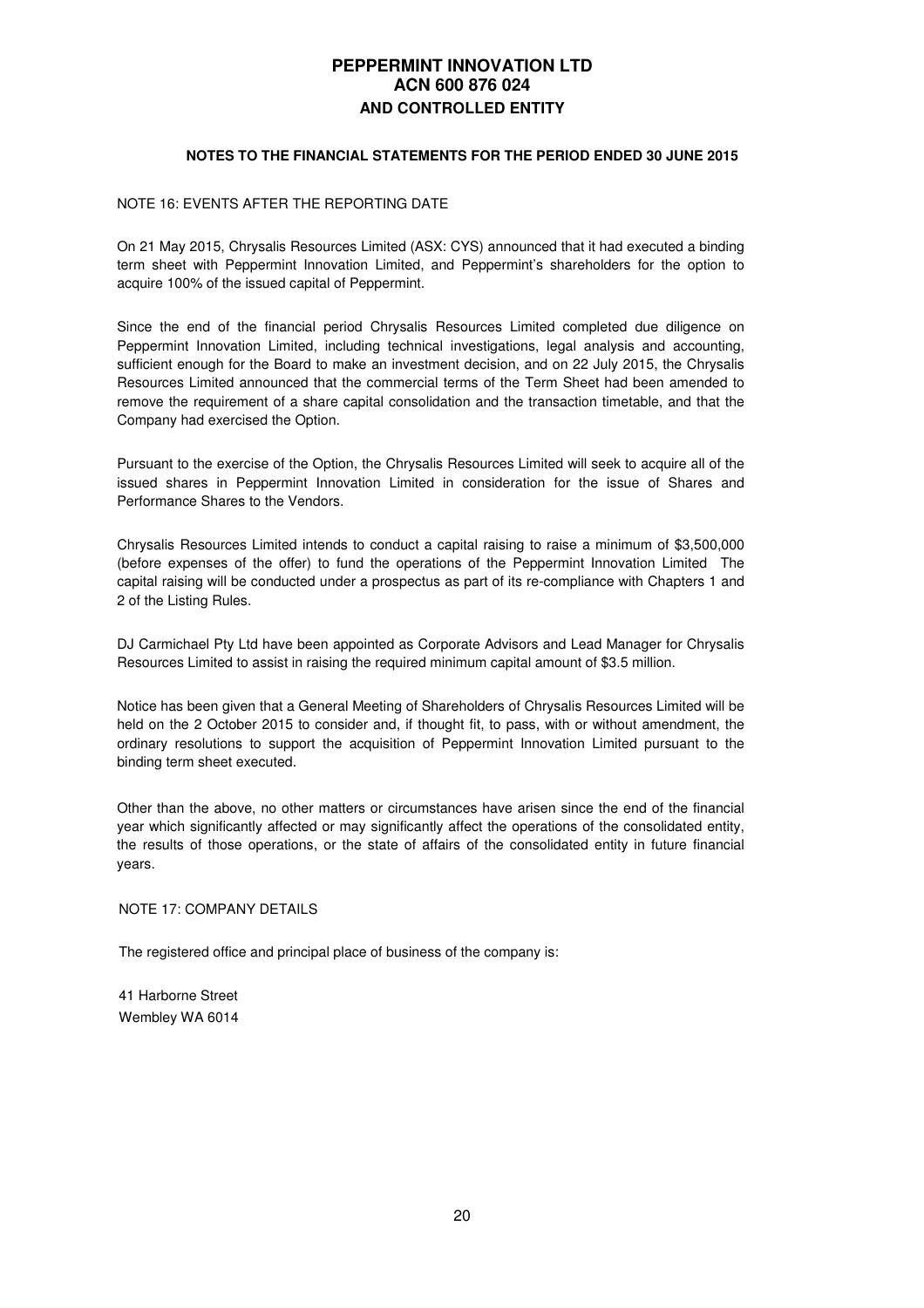#### **DIRECTORS' DECLARATION**

In the directors' opinion:

- the consolidated entity is not a reporting entity because there are no users dependent on general purpose financial statements. Accordingly, as described in note 1 to the financial statements, the attached special purpose financial statements have been prepared for the purposes of complying with the Corporations Act 2001 requirements to prepare and distribute financial statements to the owners of Peppermint Innovation Limited;
- the attached financial statements and notes comply with the Corporations Act 2001, the Accounting Standards as described in note 1 to the financial statements, the Corporations Regulations 2001 and other mandatory professional reporting requirements;
- the attached financial statements and notes give a true and fair view of the consolidated entity's financial position as at 30 June 2015 and of its performance for the financial year ended on that date; and
- there are reasonable grounds to believe that the company will be able to pay its debts as and when they become due and payable.

Signed in accordance with a resolution of directors made pursuant to section 295(5)(a) of the Corporations Act 2001.

On behalf of the directors

 $\_$ Christopher Kain **Director** 

1 st October 2015 Perth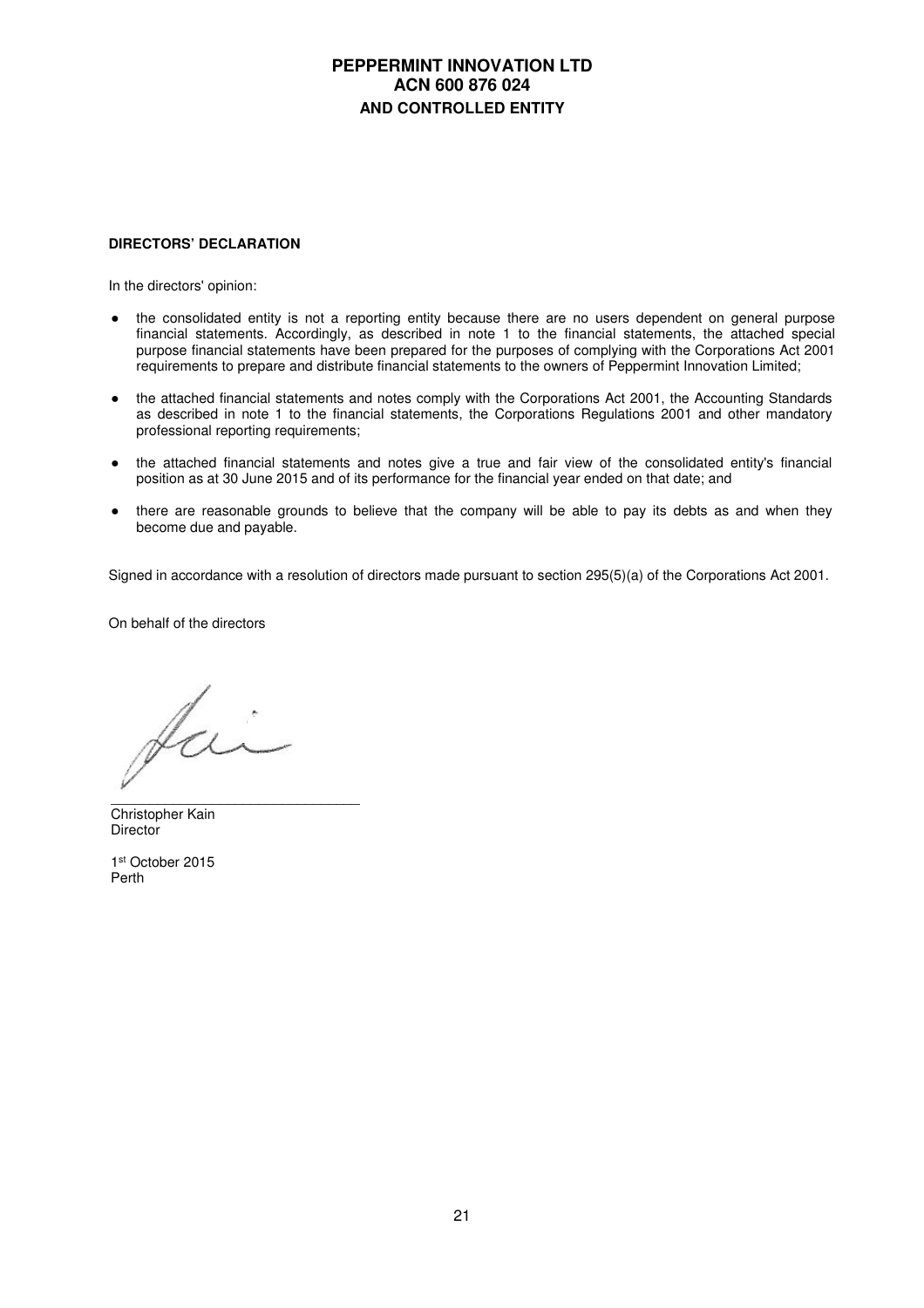

8 St George's Terrace Perth WA 6000 GPO Box R1253 Perth WA 6844 **T** +61 8 9261 9100 **F** +61 8 9261 9101 www.rsmi.com.au

### **INDEPENDENT AUDITOR'S REPORT**

### **TO THE MEMBERS OF**

### **PEPPERMINT INNOVATION LIMITED**

We have audited the accompanying financial report, being a special purpose financial report, of Peppermint Innovation Limited, which comprises the statement of financial position as at 30 June 2015 and the statement of profit or loss and other comprehensive income, statement of changes in equity and statement of cash flows for the period from 24 July 2014 to 30 June 2015, notes comprising a summary of significant accounting policies and other explanatory notes and the directors' declaration of the consolidated entity comprising the company and the entities it controlled at the period's end or from time to time during the financial period.

### Directors' Responsibility for the Financial Report

The directors of the company are responsible for the preparation of the financial report and have determined that the basis of preparation described in Note 1 to the financial report is appropriate to meet the requirements of the Corporations Act 2001 and is appropriate to meet the needs of the members.

The directors' responsibility also includes such internal control as the directors determine is necessary to enable the preparation of the financial report that is free from material misstatement, whether due to fraud or error.

#### Auditor's Responsibility

Our responsibility is to express an opinion on the financial report based on our audit. We conducted our audit in accordance with Australian Auditing Standards. Those standards require that we comply with relevant ethical requirements relating to audit engagements and plan and perform the audit to obtain reasonable assurance whether the financial report is free from material misstatement.

An audit involves performing procedures to obtain audit evidence about the amounts and disclosures in the financial report. The procedures selected depend on the auditor's judgement, including the assessment of the risks of material misstatement of the financial report, whether due to fraud or error. In making those risk assessments, the auditor considers internal control relevant to the entity's preparation of the financial report that gives a true and fair view in order to design audit procedures that are appropriate in the circumstances, but not for the purpose of expressing an opinion on the effectiveness of the entity's internal control. An audit also includes evaluating the appropriateness of accounting policies used and the reasonableness of accounting estimates made by the directors, as well as evaluating the overall presentation of the financial report.

We believe that the audit evidence we have obtained is sufficient and appropriate to provide a basis for our audit opinion.

Liability limited by a scheme approved under Professional Standards Legislation

Major Offices in: Perth, Sydney, Melbourne, Adelaide and Canberra ABN 36 965 185 036

RSM Bird Cameron Partners is a member of the RSM network. Each member of the RSM network is an independent accounting and advisory firm which practises in its own right. The RSM network is not itself a separate legal entity in any jurisdiction.

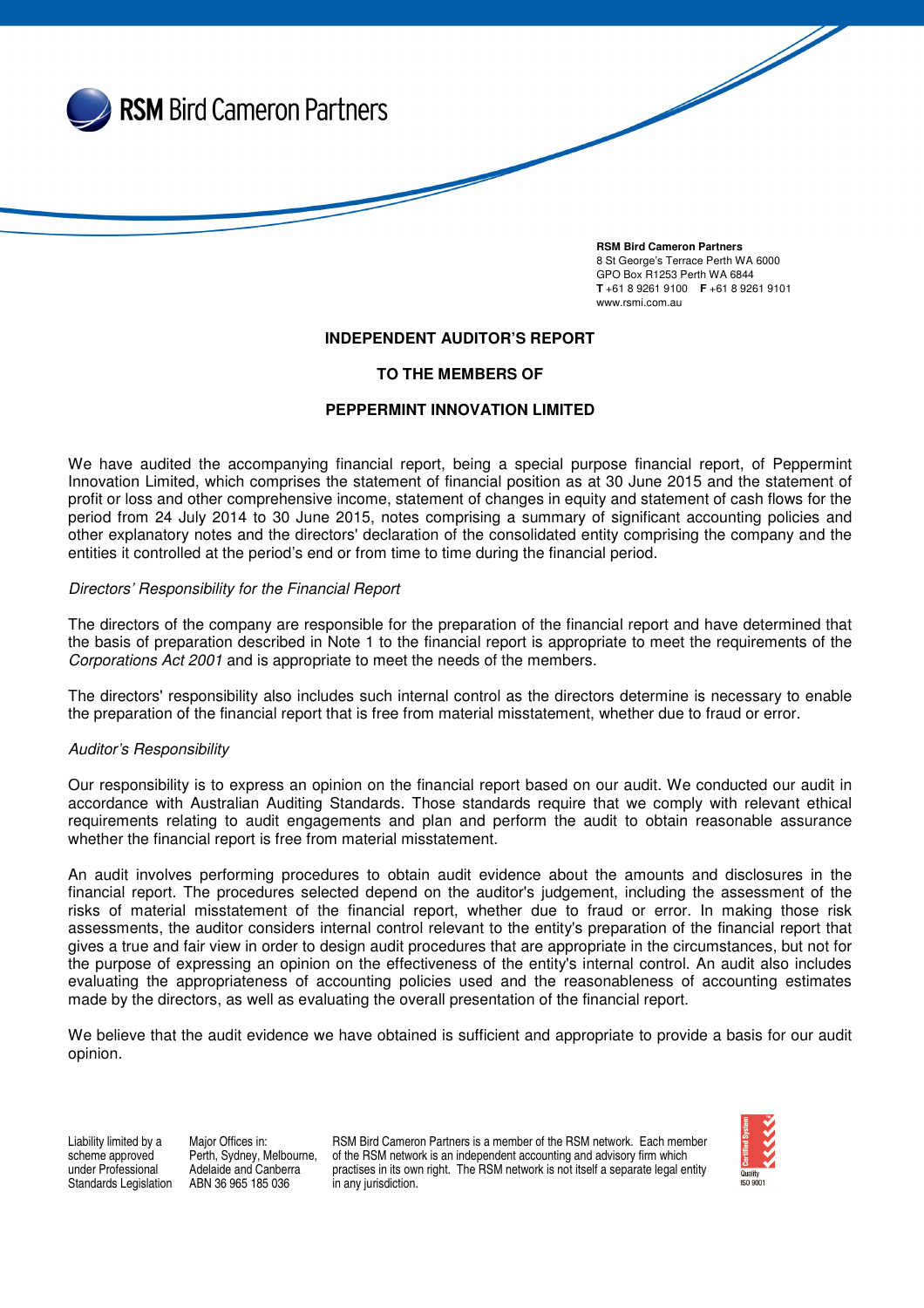

### Independence

In conducting our audit, we have complied with the independence requirements of the Corporations Act 2001. We confirm that the independence declaration required by the *Corporations Act 2001*, which has been given to the directors of Peppermint Innovation Limited, would be in the same terms if given to the directors as at the time of this auditor's report.

### Auditor's Opinion

In our opinion the financial report of Peppermint Innovation Limited is in accordance with the Corporations Act 2001, including:

- (a) giving a true and fair view of the consolidated entity's financial position as at 30 June 2015 and of its performance for the period from 24 July 2014 to 30 June 2015; and
- (b) complying with Australian Accounting Standards to the extent described in Note 1 and the Corporations Regulations 2001.

#### Emphasis of Matter

Without qualifying our opinion, we draw attention to Note 1 in the financial report, which indicates that the consolidated entity and the company incurred net losses of \$399,420 and \$410,157 respectively and had net cash outflows from operating activities of \$394,255 for the period ended 30 June 2015. As at that date, the consolidated entity and the company had net liabilities of \$179,348 and \$189,254 and respectively. These conditions, along with other matters as set forth in Note 1, indicate the existence of a material uncertainty which may cast significant doubt about the company's and consolidated entity's ability to continue as going concerns and therefore, the company and consolidated entity may be unable to realise their assets and discharge their liabilities in the normal course of business.

#### Basis of Accounting

Without further modifying our opinion, we draw attention to Note 1 to the financial report, which describes the basis of accounting. The financial report has been prepared for the purpose of fulfilling the directors' financial reporting responsibilities under the Corporations Act 2001. As a result, the financial report may not be suitable for another purpose.

Ran Red Campoon Partners

RSM BIRD CAMERON PARTNERS

Perth, WA J A KOMINOS Dated: 1 October 2015 **Partner**